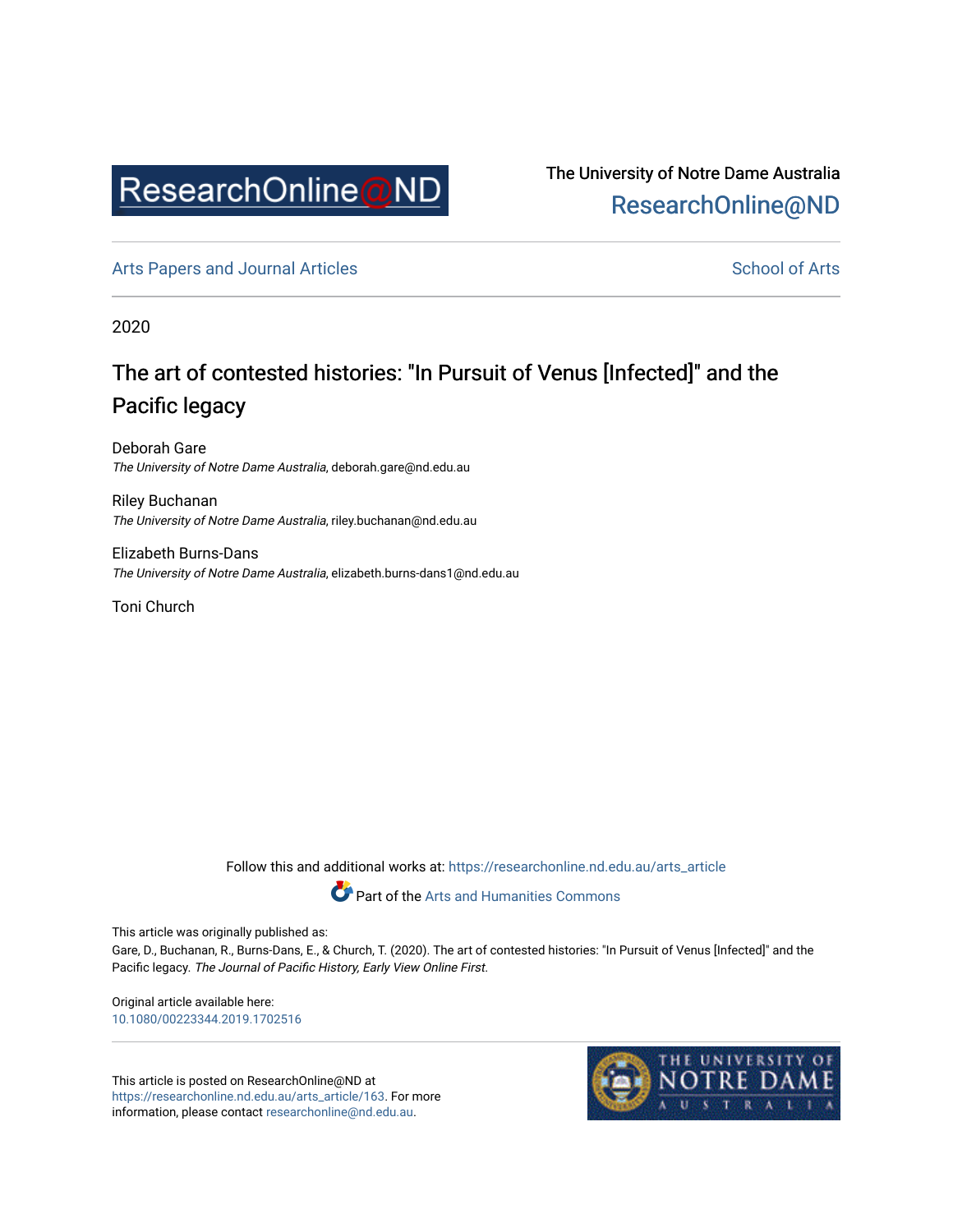This is an Accepted Manuscript of an article published in *The Journal of Pacific History* on 27 February 2020, available online:

https://www.tandfonline.com/doi/full/10.1080/00223344.2019.1702516

Gare, D., Buchanan, R., Burns-Dans, E., and Church, T. (2020) The art of contested histories: *In Pursuit of Venus [Infected]* and the Pacific legacy. *Journal of Pacific History, Early View Online First.* doi: 10.1080/00223344.2019.1702516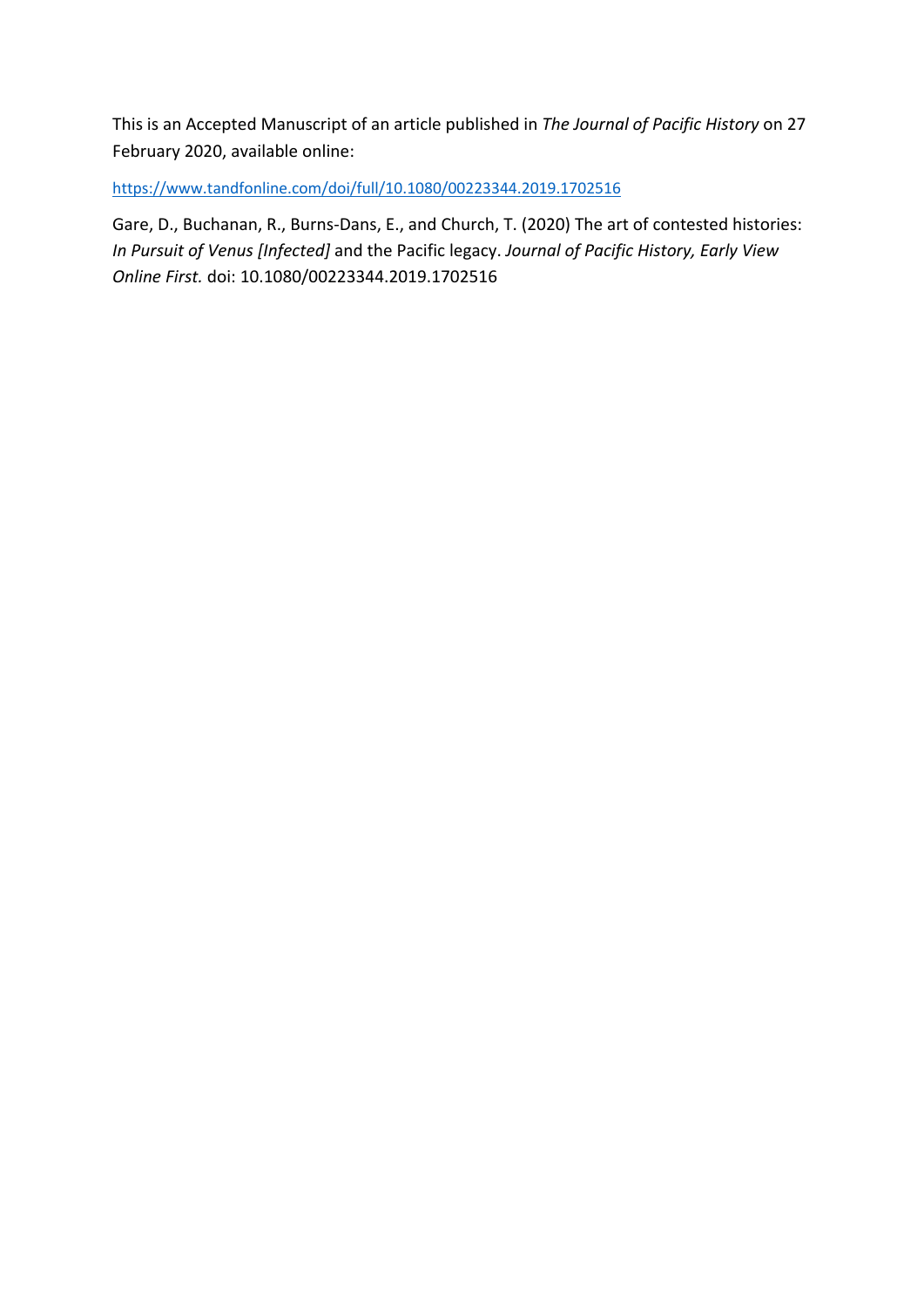#### The Art of Contested Histories

*In Pursuit of Venus [Infected]* and the Pacific Legacy

# DEBORAH GARE, RILEY BUCHANAN, ELIZABETH BURNS-DANS AND TONI CHURCH

#### ABSTRACT

European artists of the eighteenth century framed an exotic textual and visual narrative of the Pacific, drawing largely on knowledge gained from exploratory journeys of the 1760s and 1770s. Visual representations of the Pacific became socially fashionable and commercially successful. The French wallpaper manufacturer, Dufour, captured this commercial potential in a dramatic, panoramic wallpaper that told stories of European encounters with Pacific peoples: *Les Sauvages de la Mer Pacifique* (1804). Yet it was selective, defining the Pacific by moments of contact with Cook and other explorers. Lisa Reihana's *In Pursuit of Venus [Infected]* (2015–17) dramatically interrogates the eighteenth-century narrative of the Pacific, responding to Dufour's wallpaper in a complex, panoramic work. By attending to ways in which the factual and speculative are brought together in Enlightenment artefacts and Reihana's restaging of them*,* we explore how art might be put to use in the service of historical interpretation.

Keywords: Lisa Reihana, Emissaries exhibition, *In Pursuit of Venus [Infected]*, Captain Cook, Sydney Parkinson, Louis Antoine de Bougainville, *Les Sauvages de la Mer Pacifique*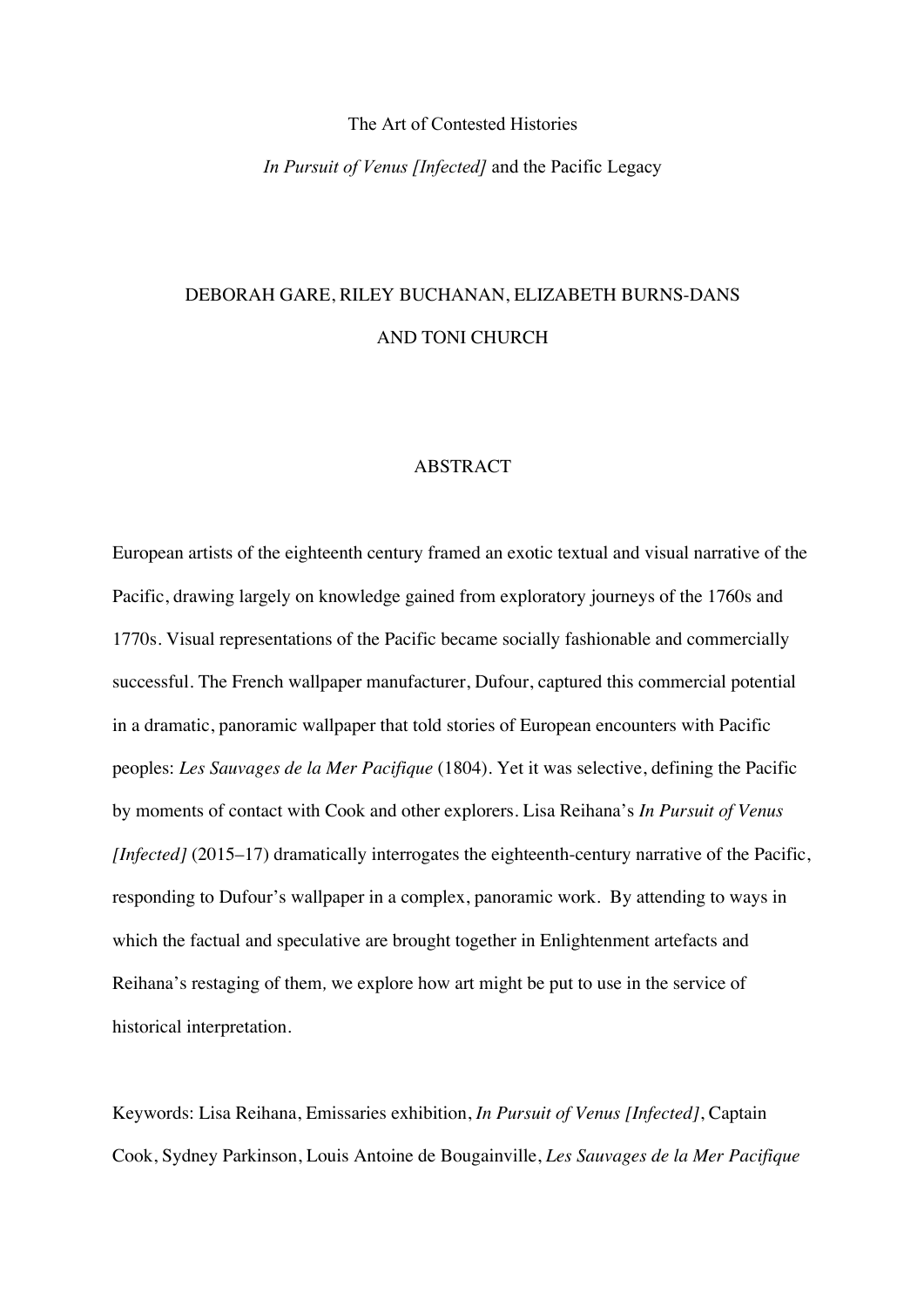#### INTRODUCTION: PERSPECTIVE AND TRUTH

European explorers of the Pacific during the Enlightenment created, on their return, a complex narrative of the region that arose from both their textual and visual evidence. Eighteenth-century expeditions of discovery were commonly forged as partnerships between powerful states, including Britain, France and Russia, and their scientific academies. Amongst the earliest of these was the Great Northern Expedition to the Arctic in the 1730s, while the most famous are arguably those to the Pacific by Louis Antoine de Bougainville in the 1760s and James Cook in the 1770s. Artists were assigned to exploratory missions with instructions to record and interpret people, landscapes and objects they encountered. Using ethnographic conventions that were then popular, artist-explorers framed an understanding of the Pacific as an exotic 'other', thereby suiting the objectives of scientific enquiry, social expectations and prevailing ideas of the Enlightenment.

After the publication of the Bougainville and Cook journals, and with the widespread dissemination of artwork arising from their voyages, representations of the Pacific became both socially fashionable and commercially successful. A French wallpaper manufacturer, Joseph Dufour, captured this commercial potential in 1804 in a dramatic, panoramic wallpaper. The largest of its kind then printed, *Les Sauvages de la Mer Pacifique* wove stories of early encounters in the Pacific. It was printed with rich colour and details, using a combination of wood blocks, stencils and brushwork. The stories it captured of Pacific societies drew heavily on the explorers' written and visual records. Yet it remained selective. Dufour's wallpaper interpreted the history and society of islanders only through their moments of contact with Cook and other Europeans. Their complex social structures, histories and relations with each other were not understood.

*<*Insert Figure 1 around here*>*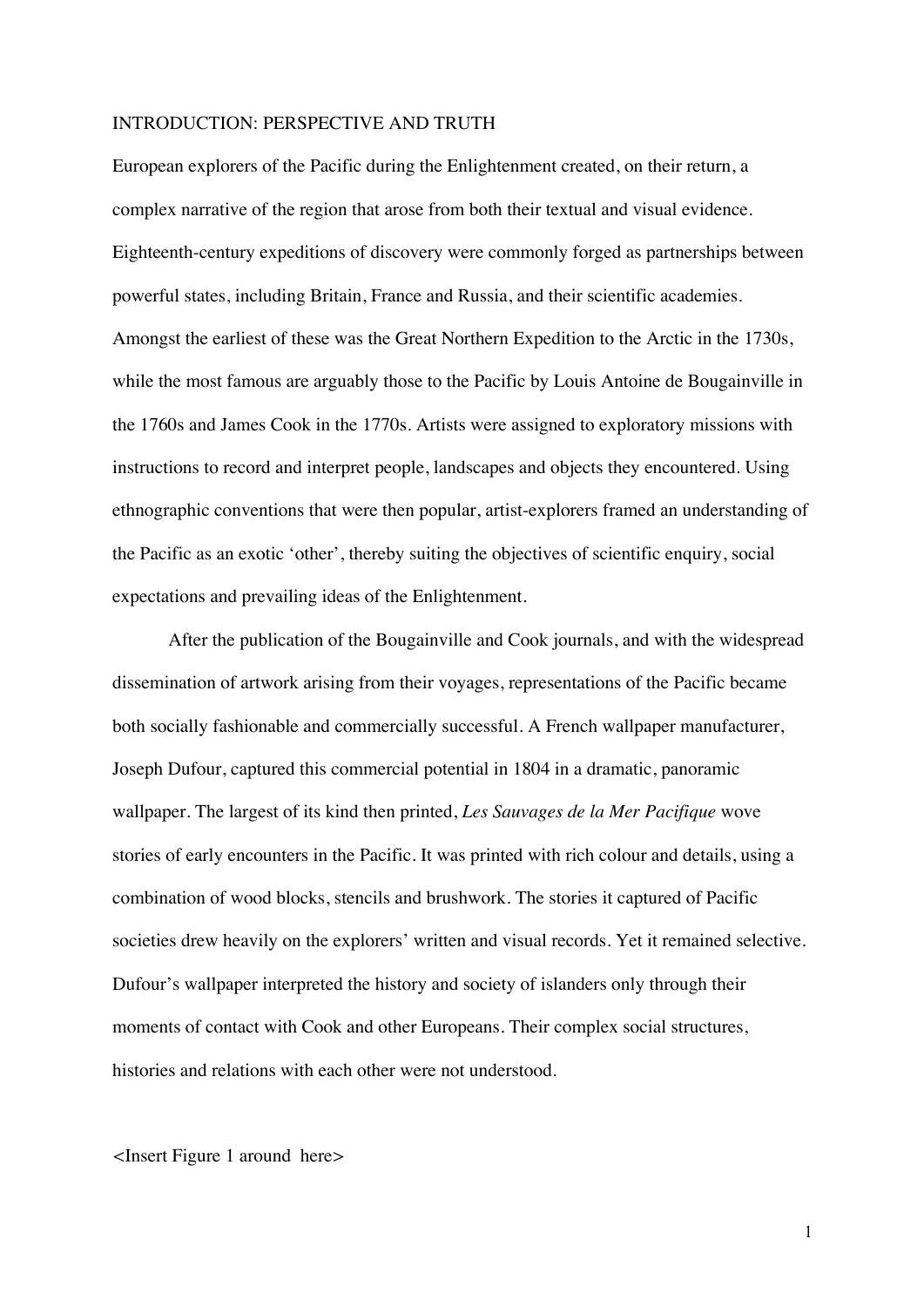In the standout *Emissaries* exhibition at the 2017 Venice Biennale, Lisa Reihana, the New Zealand artist of Māori (Ngāpuhi, Ngati Hine, Ngāi Tu) and British descent, interrogated the eighteenth-century narrative of the Pacific, dramatically responding to Dufour's wallpaper with a complex, panoramic work of her own: *In Pursuit of Venus [Infected]*. Combining digital paint techniques with film and sound, Reihana reinterpreted Dufour's Pacific landscape, placing it against a rich backdrop that is reminiscent of woodblock and stencilling techniques. Her landscape, like that of Dufour, is populated by Indigenous peoples from Pacific societies. Yet in contrast to the unitary perspective presented in Dufour's work, Reihana's *In Pursuit of Venus [Infected]* is a work of dualities. A panoramic spectacle of story, sound and colour, it is a rigorously and methodically researched work that brings together the speculative and the factual; the past and the present; and imagination and reality. It acknowledges 'what was' and asks 'what could have been?'. It draws life from prosaic representations, splices opposing perspectives and brings complexity to what has often been made reductive. In so doing, it shatters dominant narratives and restages the fragments to reveal the mystery, the humanity and the tragedy of encounter.

*In Pursuit of Venus [Infected]* reimagines the encounters made between islanders and Cook's crew from Indigenous perspectives, inserting into Reihana's 'wallpaper' reenactments of daily activities before the experience of colonization. Polynesian and Aboriginal performers fill scenes that include 'a Kava ceremony, a Hawaiian mourning dance, a "wedding", a welcome to country, two floggings, and episodes of intercultural communication and trade'. <sup>1</sup> Historical figures and objects feature; Joseph Banks is resplendent in a colourful robe and turban; Cook is played variously by a male and female actor; the *Endeavour*'s crew are seen at work with navigational instruments. Sound is laid over the visual material, adding to an observer's sense of immersion in the work and its apparent authenticity. A cough is heard, the harbinger of disease; so are the chatter of voices,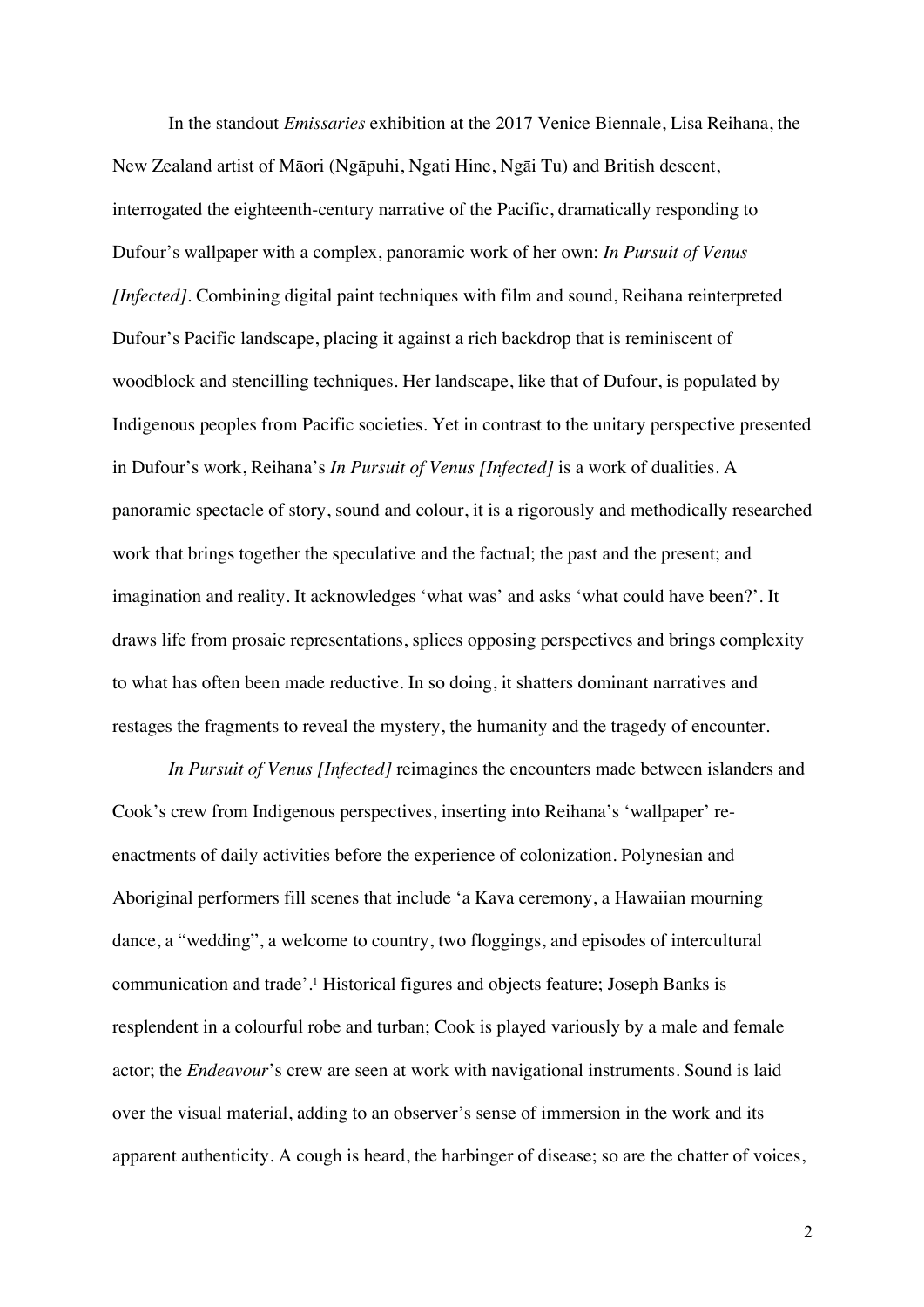music, and the metronomic ticking of Cook's own clock (recorded for the work in London).2 The work loops seamlessly through 21 metres of digital material.<sup>3</sup>

An installation of five antique telescopes often accompanies Reihana's *In Pursuit of Venus [Infected]*. <sup>4</sup> As instruments of navigation and magnification, the telescopes are strategically placed among the surrounding works. Although the purpose of a telescope is to provide its user with clarity of knowledge and confirmation of whereabouts, the lenses of Reihana's telescopes are fitted with digital transparencies that interrupt the anticipated vision. Instead of augmenting the familiar reality of an object at which the telescope is pointed, these instruments disrupt the expected and reveal nuanced details, text or characters of Reihana's creation, including the numinous ancestral figure of Nootka Sound. Reihana uses this historical mode of seeing to reveal a new perspective, but also to bring together the documented past and an imagined future: the viewer looks through the telescope and beyond recorded history to see a different temporal, spatial, and even epistemological perspective. One of the lenses reveals an image that reads 'because we are from the future', suggestive of Reihana's conviction that 'History can be a laboratory for the future'. <sup>5</sup> In these 'perspectival tubes', then, past and future, and historical reality and imagination are intimately connected. Through the intervention of the viewer, they are made to face each other.

The *Emissaries* exhibition, in which Reihana's *In Pursuit of Venus [Infected]* first visited Perth, helps us to interrogate the utility of art in the contesting of history. From February to April 2018 the exhibition was held at the John Curtin Gallery as part of the Perth Festival, one of a growing number of locations to which *In Pursuit of Venus [Infected]* has toured since Venice. The version displayed in Perth was custom-designed for Curtin's venue, and includes subtle differences in the work's size, content and technology to that installed in Venice and elsewhere.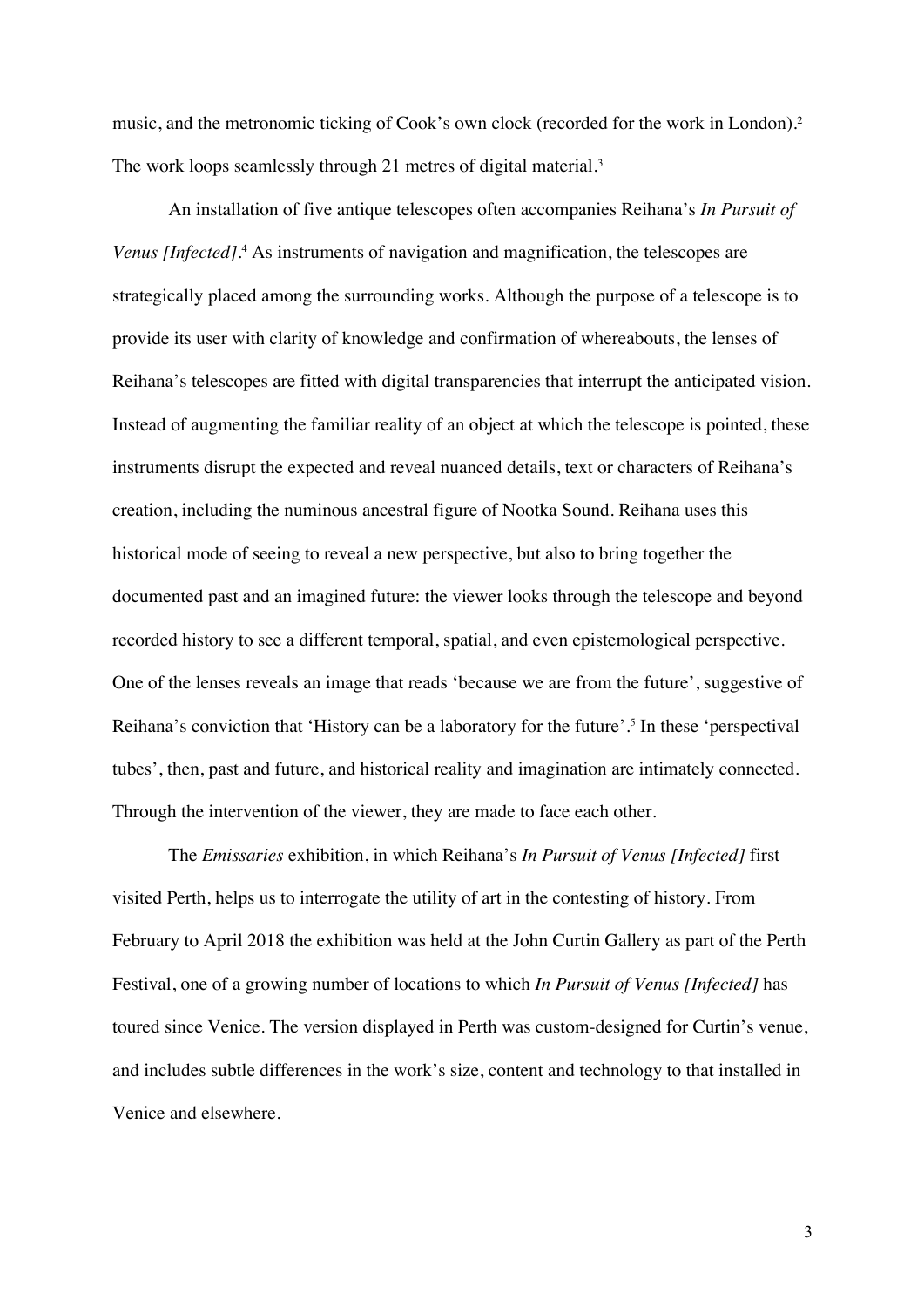Curtin's *Emissaries* exhibition supplemented *In Pursuit of Venus [Infected]* with other works from Reihana, including digital portraits of figures within her wallpaper, and her collection of telescopes. It also included historically significant pieces from the Kerry Stokes Collection, including eighteenth- and nineteenth-century drawings of Pacific exploration; Banks's own cedar specimen cabinets; and a reproduction of the Dufour wallpaper from the National Gallery of Australia.6 It is this exhibition and, specifically, this version of *In Pursuit of Venus [Infected]*, that our article interprets. By attending to the ways in which the factual and speculative are brought together in both the Enlightenment works and in Reihana's *In Pursuit of Venus [Infected]*, this paper explores how art might be put to use in the service of historical interpretation. We argue that through this comingling of historical realities and imaginative reinvention, *In Pursuit of Venus [Infected]* offers intellectual possibilities far beyond its own artistic medium. This might be thought of as the *work* of the work of art; the ways Reihana's piece, particularly as it was exhibited at Curtin alongside eighteenth- and nineteenth-century objects, might be thought to engage in historiography and, therefore, to redress contested histories so to open up creative new entry points for debate, understanding, subversion and above all, humanity, ultimately reconstituting what may be thought to constitute postcolonial history.

#### EXPLORATION, ENLIGHTENMENT, AND THE FASHIONABLE PACIFIC

The skilful juxtaposition of Enlightenment artefacts with Reihana's works is a powerful contribution to the postcolonial discourse of Pacific exploration. With the current resurgence of wallpaper within interior design – including the trend in using reproductions of historical papers7 – it is also a timely reminder of the cultural, political and imperial origins of this form of visual evidence. Wallpaper can be understood as a 'social agent'. <sup>8</sup> Artefacts such as Dufour's wallpaper demonstrate the origins of a now well-understood trope of the Pacific that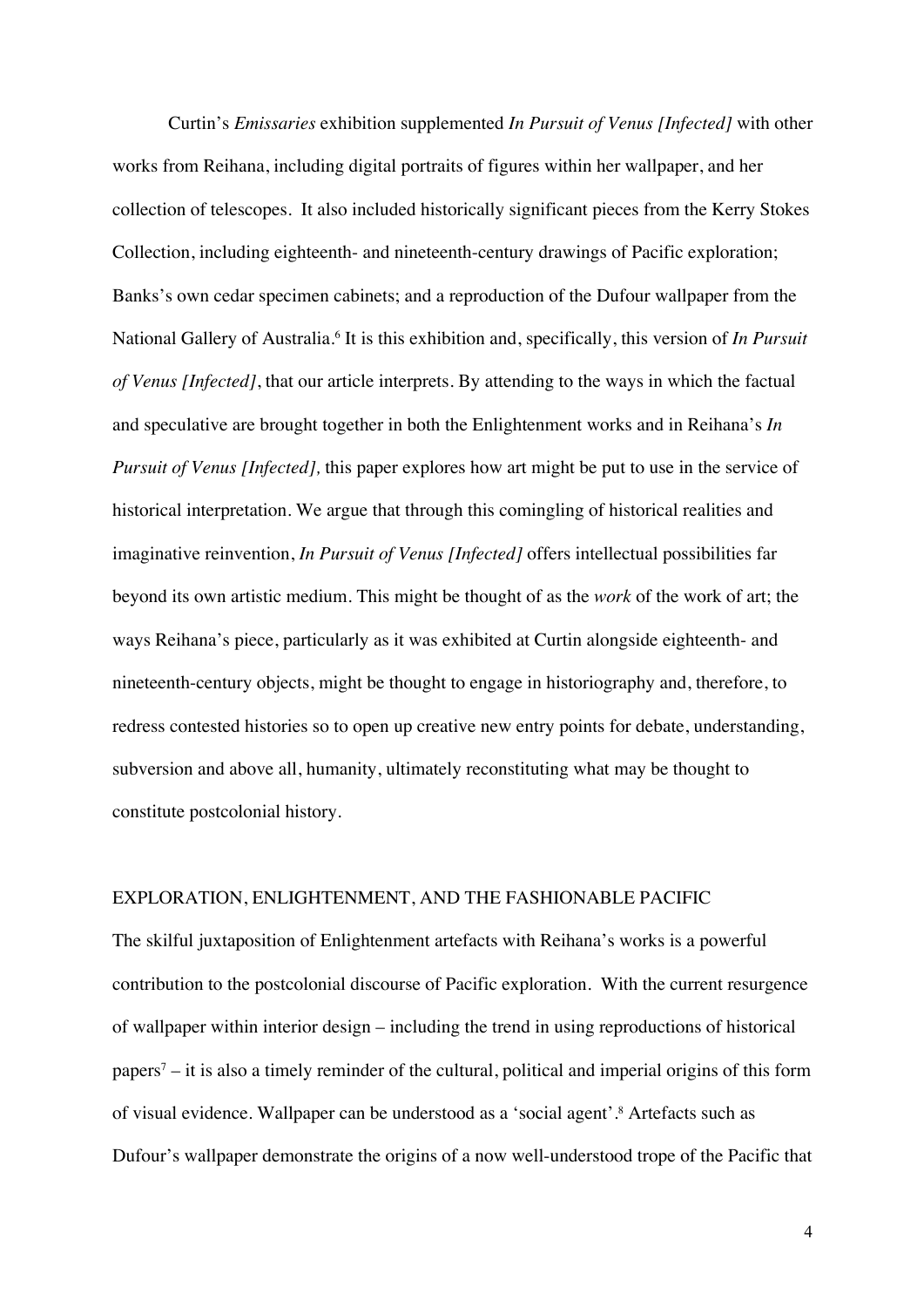persists in western myth. This trope is often linked to the perceived sexuality of Pacific women (though it goes well beyond that). 'We are all familiar with the South Seas maiden', writes Michael Sturma ironically, with her long hair, "grass skirts", bare breasts, garland of flowers, and hibiscus behind the ear.9 It is what Patty O'Brien calls an 'effigy of exotic femininity',10 a sensuous fantasy that finds its origins in the breathless reports of Enlightenment explorers.

The role of artists on the exploratory voyages of the Enlightenment was critical in recording and sharing new knowledge, and in establishing this myth. The Pacific encounters of Cook, Bougainville, Samuel Wallis and Philip Carteret were recounted and animated not simply with words, but with sketches, watercolours, prints, maps and oil paintings. These were, according to Kathleen Wilson, the 'plunder' of the late-eighteenth century, and 'very real weapons in the wars for empire'. <sup>11</sup> By the late 1770s a distinct visual narrative of the Pacific had been established in Europe. From Cook's voyages alone, 600 watercolours and drawings, over 180 engravings and 2000 natural history and specimen depictions were produced, visually integrating the Pacific into consumer culture in a way that no voyage had previously done.12 This, in turn, established the commercial context in which the later success of Dufour's wallpaper can be understood.

Orientalism first collided with classical mythology in Bougainville's accounts of Tahiti, published in 1771. The French explorer likened Tahiti's women to Venus and named their island 'La Nouvelle Cythère' after Cythera, the mythic island birthplace of Aphrodite.13 Their appetites whetted, Europeans waited enthusiastically for more news of the Pacific. John Hawkesworth's publication of the Cook, Byron, Wallis and Carteret journals in 1773 sold out in Britain, went through several new editions, and was translated into French, German and Italian.14 Hawkesworth reframed the scientific assessments made by the four navigators with moralising, philosophical interpretations of his own. Where Wallis had originally described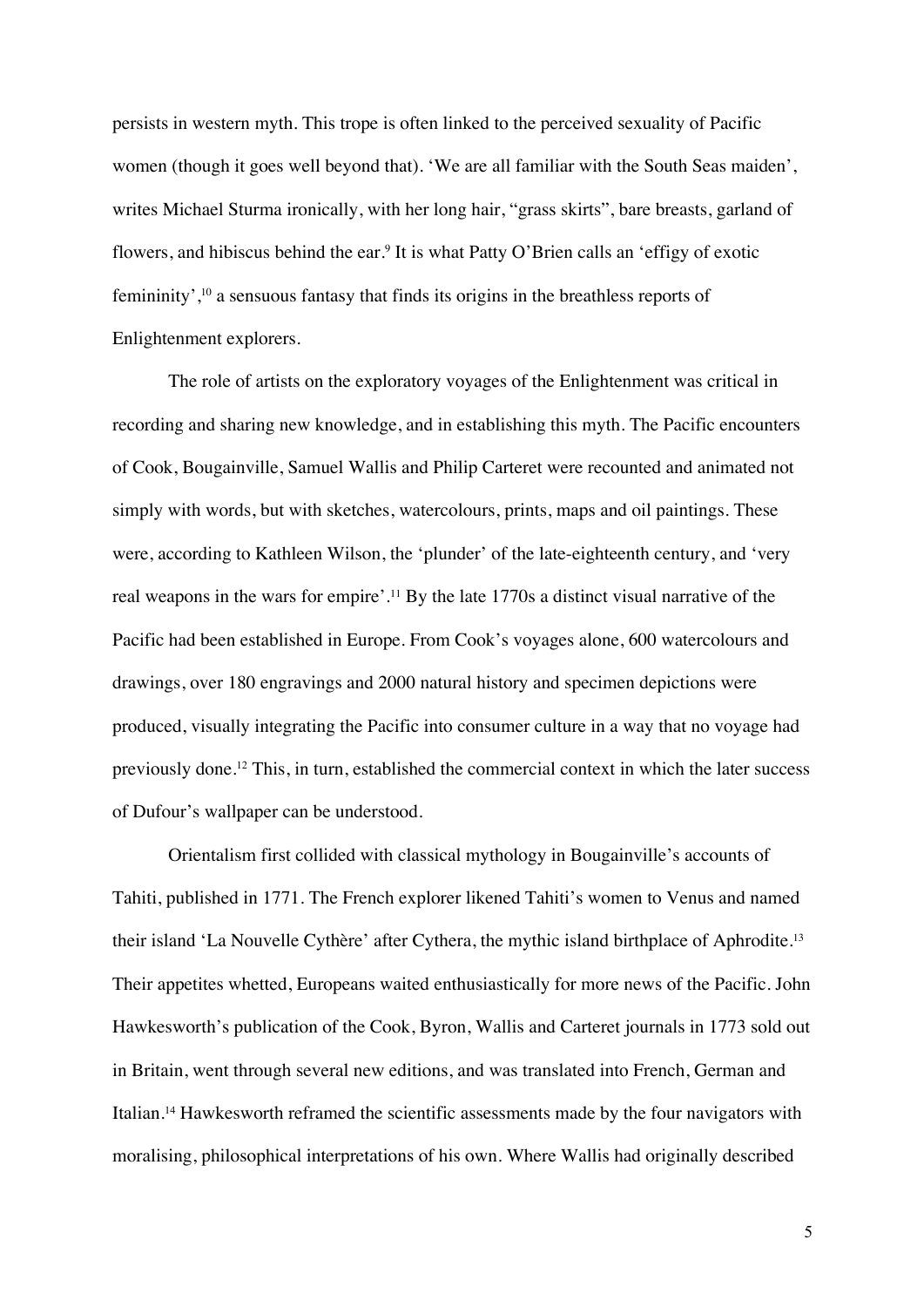the Tahitians as 'Smart Sensable People', Hawkesworth 'preferred to see them in terms of the philosophical question of whether or not their way of life was a matter for European envy'. 15 Where Wallis described 'fine brisk-spirited women' in Tahiti, <sup>16</sup> Hawkesworth described their sensual behaviours, causing a controversy in Britain that probably contributed to the book's commercial success. <sup>17</sup> It was a disaster in authenticity, but a fascinating historiographical episode. Reihana found such accounts of encounters in the Pacific – and, particularly, those of Cook – to be a powerful influence in her re-staging of the Dufour wallpaper, recognising the collision of culture arising from Pacific exploration and the slippery nature of truth and perspective.18

Several artists of varying skill accompanied Cook to the Pacific, including Sydney Parkinson, Alexander Buchan, William Hodges and John Webber. They were usually informed by one of two artistic conventions: the allegorical, in which land, country or cities were personified as human characters (such as 'Britannia'); and the ethnographic.19 The latter approach was commonly favoured by European artists on expedition and defined human figures by the costumes, adornments, traits and structures understood to belong to their culture. There was a codification, of sorts, to this process: the documenting of ethnographic contexts was thought to be in itself a scientific approach. Artists who accompanied the Great Northern Expedition to the Arctic in the 1730s, for example, were given particular instructions by Russia's Academy of Sciences to record the 'ethnographica' of Indigenous peoples they encountered, particularly their costume. In this way, it was thought that the stature and character of people of culture would be captured. <sup>20</sup> 'This is the nature of ethnographic convention', wrote Joppien and Smith in their analysis of art from the Cook voyages: 'It defines by means of costume and adornment, and is present in Western art from Hellenistic times onwards, wherever the foreigner needs to be specified'. 21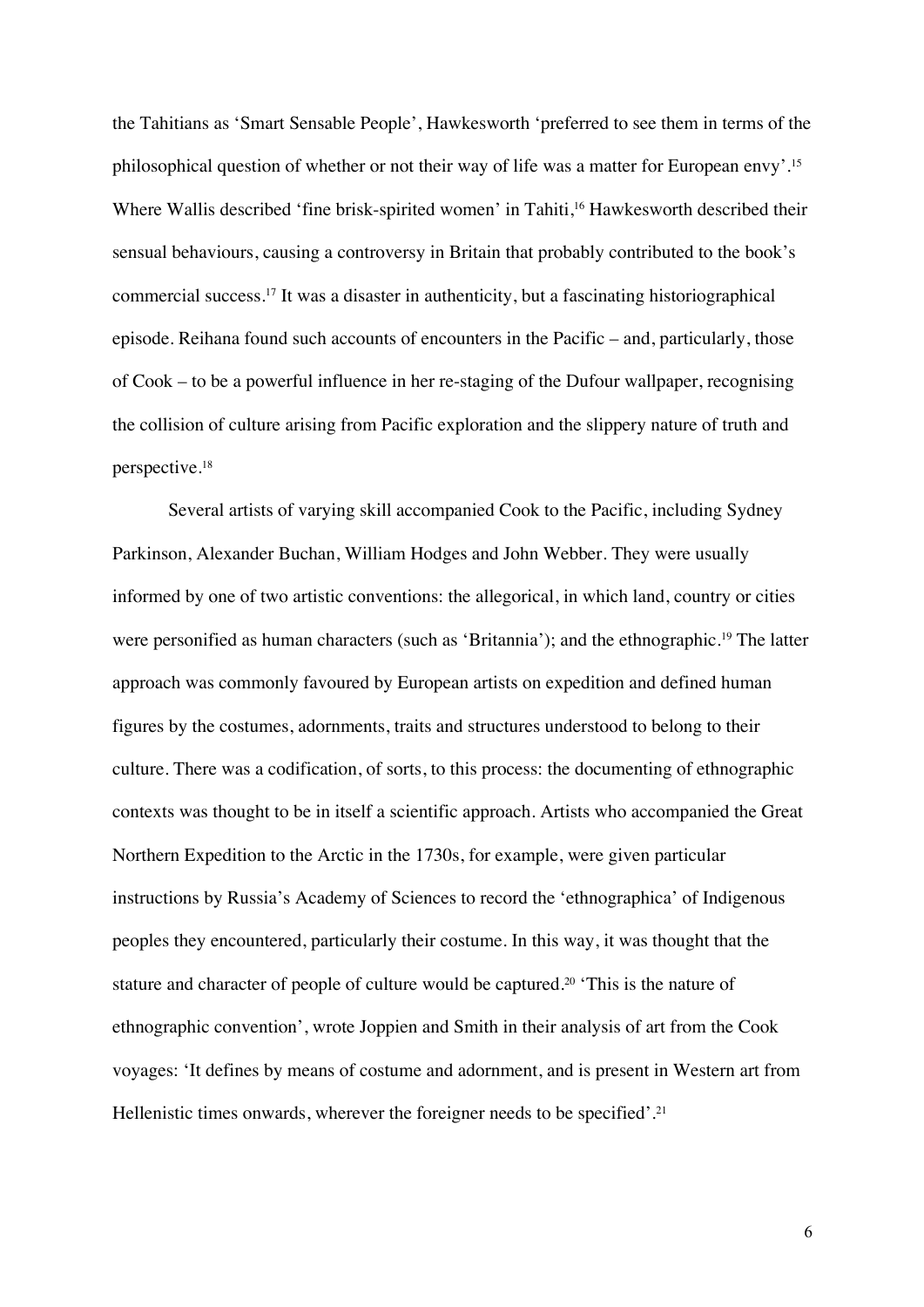Parkinson produced several ethnographic-style portraits during Cook's first Pacific voyage, including depictions of heavily adorned 'New Zealand warriors' with distinct facial expressions, and Indigenous Australians, 'advancing to combat'. <sup>22</sup> His drawings of the islanders, combined with the accounts of Cook and Banks, were later used by artists to create such imagined scenes as *A View of the Indians of Terra del Fuego in their Hut*, one of the works from the Stokes Collection exhibited alongside Reihana in Emissaries. <sup>23</sup> In this instance, the artist focused on ethnographic curiosities such as the islanders' seal skins and their rudimentary shelters. A handful of accoutrements were included: a spear, most notably, and some bags. The bracelets, face paint and shoes that Cook described were ignored. The figures and landscape were drawn in a neoclassical style, while the image was framed in a method that endured even in the 'picturesque' approach favoured by William Gilpin a century later. This, and others like it, were included as illustrations within Hawkesworth's book. 24

By the time John Webber joined Cook's third and final Pacific voyage, European tastes in visual representations had changed. Devenport describes Webber's depictions of the Pacific as 'encounter' images that were shaped by narrative-driven genre scenes.<sup>25</sup> His drawings revealed episodes of dance, performance, ceremonies and rituals. Remarkable examples of these included his graphite and watercolour studies of Tongan dances observed by Cook's crew in 1777. In *A Night Dance*, Cook and others are pictured in the shadows of the foreground – voyeurs, like us, of dramatic dance scenes. Women are gathered in the distance, shrouded by darkness, also observing the spectacle. Native costumes are carefully recorded according to the ethnographic convention, as are some material artefacts. It is a powerful catalogue of people and their things, but which also brings the European viewer into the moment itself, sharing the experience of travel and encounter.26

<Insert Figure 2 and 3 around here>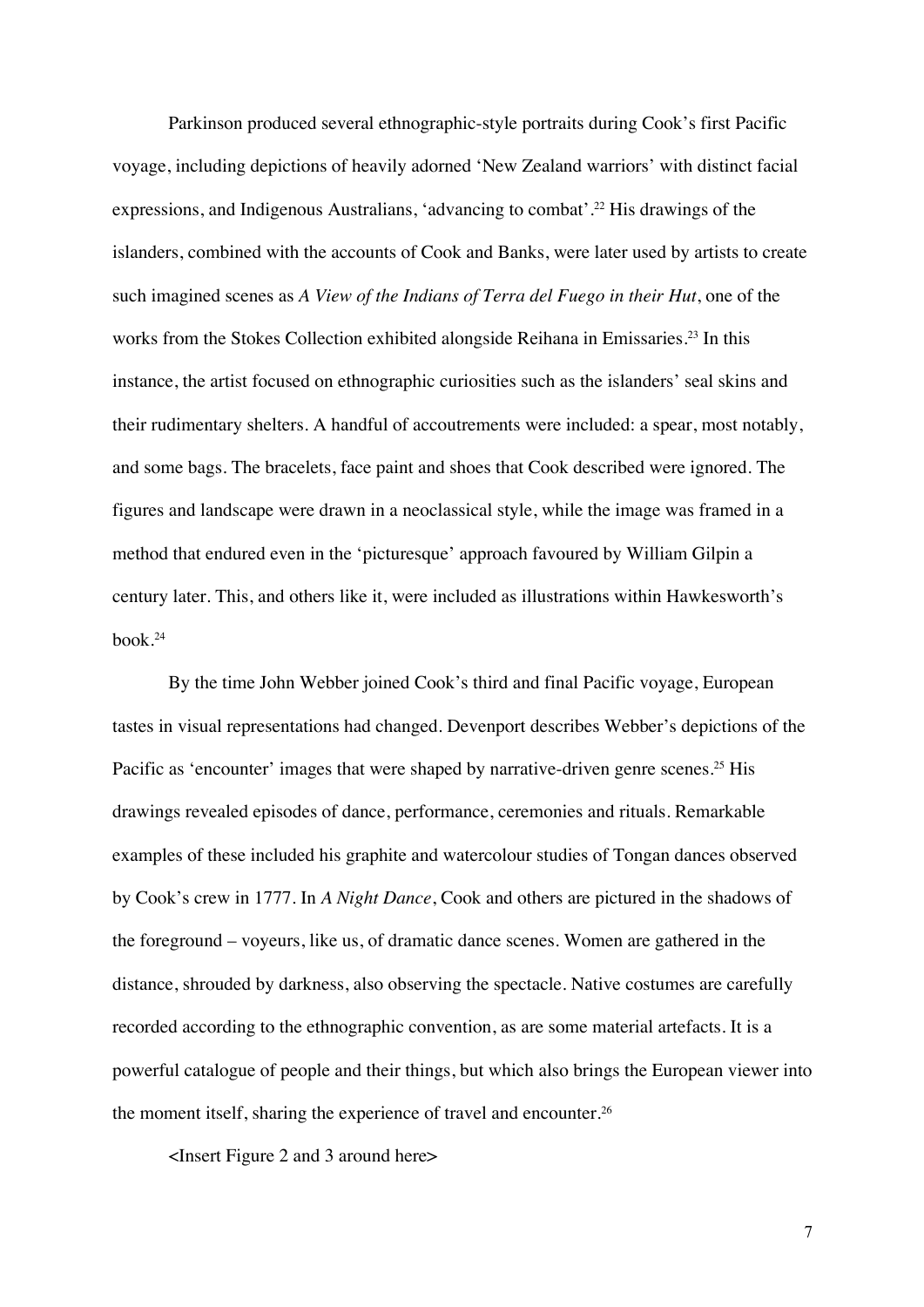The drawings of artists from exploratory missions were often reframed by others who later translated them into such forms as paintings and engravings. A filter was therefore applied to the original images, sometimes changing their purpose and/or accuracy. Foreign landscapes and objects were placed into shapes and frameworks that were instinctively understood in Europe and practised by its artists. The artistic works arising from Cook's voyages were conceived of as first drafts, suggests Smith, before their transformation for official publication in London and elsewhere. Many were copied as engravings for efficient dissemination through newspapers and books. <sup>27</sup> It was rare for an image to remain unchanged, and it was often reimagined in several different forms for exhibitions and publications. <sup>28</sup> Parkinson's kangaroo, for example, is nearly recognizable as such in its original drawing. Yet its later translation into oils by George Stubbs, the eighteenth-century artist best known for his paintings of horses, transformed the animal into something that resembles a giant mouse.29 That, in turn, was produced as an engraving in Hawkesworth's book and recopied in more than a hundred other natural history books over the next century. $^{30}$ Images could therefore change dramatically in the hands of other artists, informed at least partly by prevailing political, cultural and commercial demands.<sup>31</sup>

In this way, a system of convoluted authorship was created, and also of convoluted truth. What may have been a faithful depiction of reality in an artist's original drawing was easily modified by others to present a romanticized, imagined and/or visually appealing new image. This established a paradox for the scientists – including artists – who were on voyages of discovery. As Clegg notes, navigators were trained in accuracy and truth when composing charts; the life sciences demanded high degrees of authenticity in the making of visual records. Yet drawings of people and places created on the same voyages were rendered unsuitable for 'empirical description' by the allegorical and ethnographic conventions then favoured: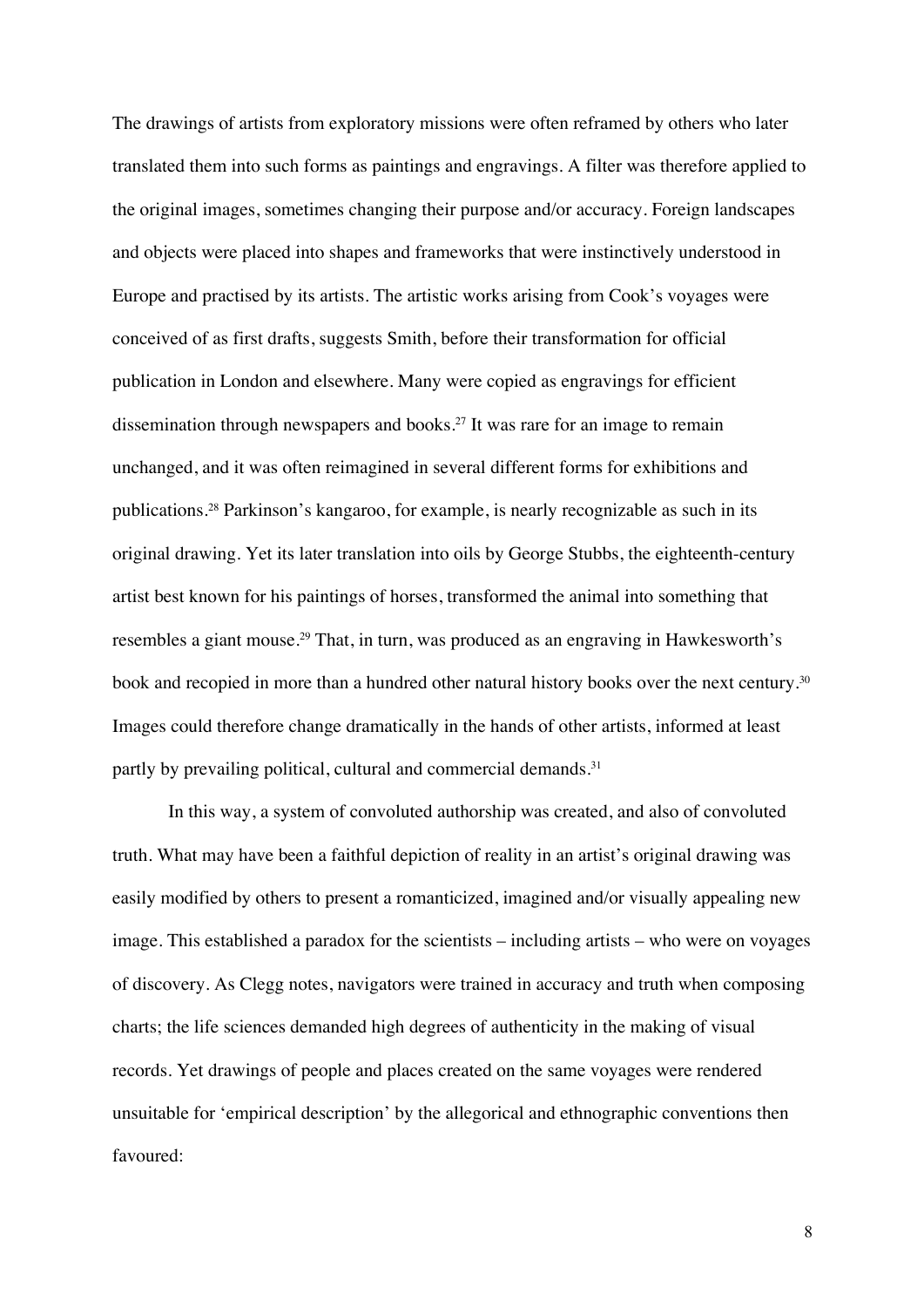Even when an artist set out to make what we should now recognise as a picture postcard, they were discouraged from verbatim reportage by influential critics like Sir Joshua Reynolds, who declared the representations of a particular spot, custom, or fashion could last no longer than the fashion portrayed, whereas pictures make up from various beautiful scenes and prospects and thus built upon general nature, might last for ever. 32

When assembling the *Emissaries* exhibition curators at the John Curtin Gallery were mindful of the importance of the evolving and imagined interpretations of the Pacific by eighteenth-century Europeans, which was also a significant influence on Reihana's approach to perspective in her work *In Pursuit of Venus [Infected]*. That awareness influenced the choice of materials from the Stokes Collection that were assembled in Curtin's exhibition: 1840s copies of *Banks and Solander visiting a village in Tierra del Fuego*, in both drawn and lithograph forms, were hung within the exhibition's first gallery; so were several copies of illustrations published by Hawkesworth in the 1770s, drawn later by an unknown artist. *A View of the Inside of a House in the Island of Ulietea, with the representation of a Dance to the Music of the Country* and *A View of the Island of Ulietea, with a double canoe and a boathouse* were among them. Before being copied in the form that was exhibited, the images had already been translated by the engraver, Francesco Bartolozzi, from drawings by Giovanni Battista Cipriani, which had, in turn, been interpreted from the original sketches of Parkinson. 33

Such pieces must be understood, therefore, as being the result of multiple perspectives – or lenses, if we are to borrow from Reihana's provocative use of telescopes – only some of which were the result of eyewitness observations. Given the number of hands through which a published image passed in the late eighteenth century, and the influence of ideas such as those of Reynolds, we cannot accept that they are likely to have been empirically truthful.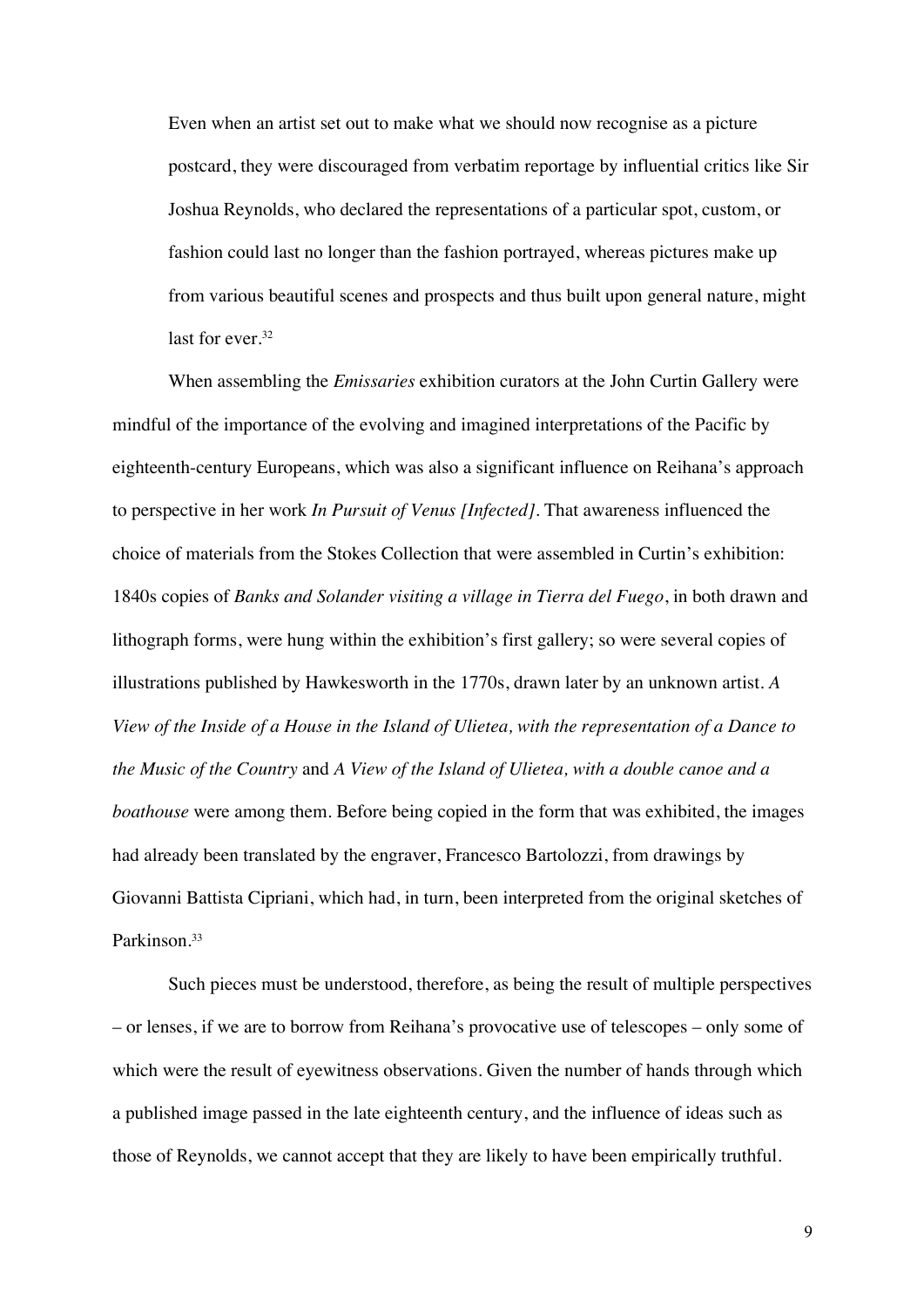They are, however, ideal sources through which we can understand westerners' perceptions of the Pacific 'other'. Images like those of Stubbs, Bartolozzi and Cipriani circulated through Europe in the late eighteenth century, providing a rich body of imagery to populate western imaginations of the 'exotic' South Seas. Many became the sole visual resources for imaginative and commercial depictions of the Pacific, which were then manifest in artworks, trinkets, fabrics and wallpapers. The Pacific in the age of Enlightenment was considered by Europeans to be different, exciting and exotic. Perhaps most importantly, it was also fashionable.

#### JOSEPH DUFOUR'S LES SAUVAGES DE LA MER PACIFIQUE (1804)

European explorations of the Pacific in the 1760s and 1770s were driven largely by scientific interest. As the century ended, however, the financial and political incentives for expansion into the region had become obvious in both Europe and North America. By then, France had endured the social and political upheaval of its revolution and had entered the phase of the consulate. In 1804 Napoleon was declared emperor, and France an empire. The country's influence spread across Europe through war in the years that followed, and France actively sought opportunities for colonial expansion abroad. Voyages were launched by Nicolas Baudin, who in 1800 left to chart the coast of New Holland, and others. Meanwhile, according to Mamiya, the rise of an affluent middle class brought changes to French architecture and interior design in urban centres. Tall new homes were filled with a variety of rooms, each of which was likely to have a specific purpose and demanded decoration. The design of these interiors was carefully navigated, as families sought to demonstrate their identity and social standing within France's new regime. In this environment, wallpapers became a popular tool with which a family could 'demonstrate their taste and establish their status'. 34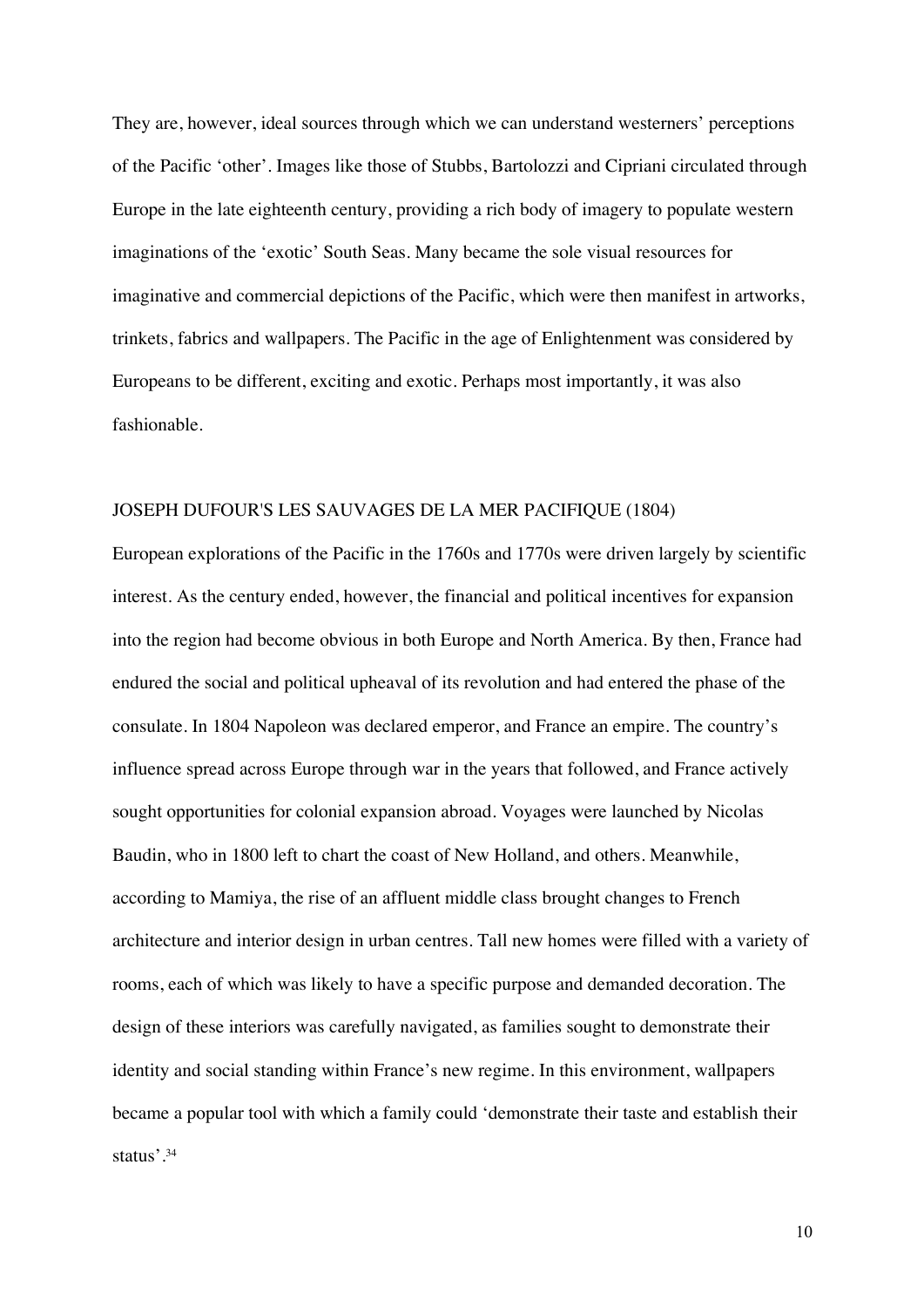<Insert Figure 4 around here>

Dufour's wallpaper, *Les Sauvages de la Mer Pacifique*, was launched from his factory near Lyon in the same year that Napoleon rose to the throne. It was based on the artwork of Jean-Gabriel Charvet, who was an experienced painter of exotic flora and fauna. <sup>35</sup> Reaching 10.5 metres in length and 2.5 metres high, the wallpaper was the longest of its kind at the time. Its grand, panoramic design took advantage of persistent interest in the Pacific and featured a multitude of imagined landscapes and people across twenty non-repeating panels. Scenes were included from Nookta Sound, Ulietea (Raiatea), New Zealand, Tahiti, New Caledonia, Easter Island, Tonga and other islands – one of which was featured on each panel of the panorama. Its release was accompanied by a lengthy prospectus, which proudly extolled the artistic, philosophic and historical value of the work and explained its complex references. <sup>36</sup> It was the perfect convergence of neo-classical design, then at its peak, with classical mythology and western imperialism. Prevailing Enlightenment philosophies informed Dufour's claim that the wallpaper revealed the commonality of humanity and, by demonstrating the happiness of 'primitive' cultures, illustrated Rousseau's claim that society led to the corruption of man.<sup>37</sup> Cook's influence on the work is particularly evident, and the prospectus refers often to events recorded in his journals. Even the story of his death is included in the wallpaper: the calamitous events are detailed dramatically in its prospectus, while the scene itself is implied in the background of the eighth and ninth panels.<sup>38</sup> With such attention to detail, Dufour proudly wrote that:

We have thought it would be good to gather, in a convenient and apparent manner, the multitude of peoples whom the immensity of the seas keep separate from us, so that without leaving his home [...] a studious man, reading the general history of travel or the stories of travellers, will believe in the presence of characters and compare their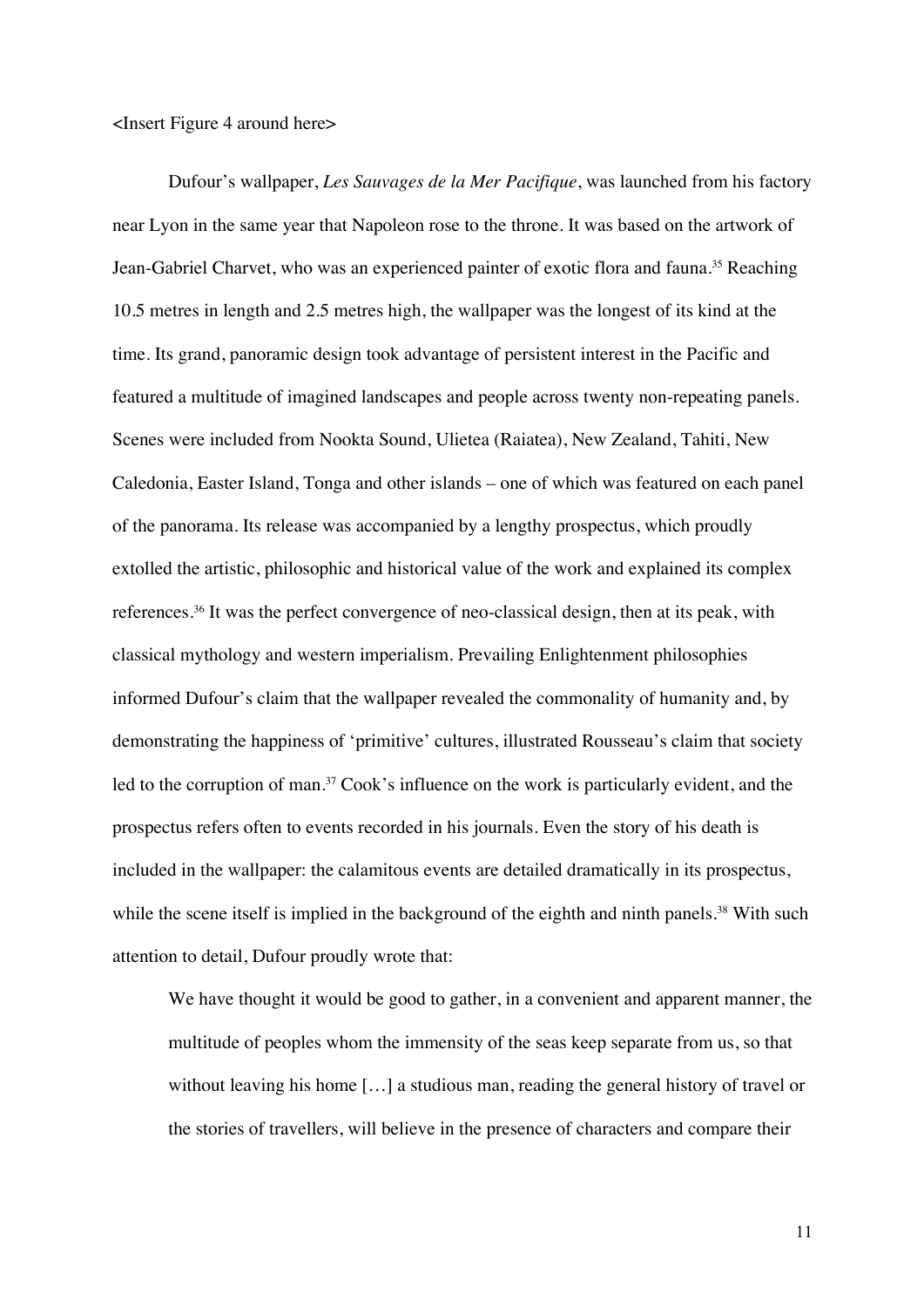text with the painting […]. A mother will give, with little effort, lessons of history and geography to a young girl, lively, spiritual and questioning  $[...]$ .<sup>39</sup>

In their acquisition and reinterpretation of this wallpaper, museums and galleries have recognized its value as a cultural document. It is understood to reveal more about the society that produced it and the people who acquired it, than the societies it depicts. The exact print run of the wallpaper is unknown, but it is thought to have been in the hundreds.<sup>40</sup> There are now only five complete examples in the world that are known to remain in situ, most of which are privately owned. Approximately 30 fragments of the panorama are held in museum and gallery collections throughout the Pacific, including Hawai'i, North America, Australia and New Zealand. Hawaii's Bishop Museum has the smallest sample, which features, poignantly, the scene of Cook's death; the Portland Museum of Art, Maine, hosts the largest collection.41 The wallpaper first appeared in an Australian collection in 1983, at the National Gallery of Australia in Canberra, while the Art Gallery of New South Wales obtained a piece in 1989.42

Thanks to the research of the National Gallery of Australia, we know a considerable amount about the production of Dufour's colourful and complex wallpaper. It was produced using a combination of woodblock printing, stencilling and brushwork. Its base layer of blue was hand-brushed to produce a smooth, opaque surface, onto which masses of clouds, grassy banks and trees were stencilled. Hundreds of engraved woodblocks were then used to add detailed scenes, with each colour laid down requiring a different block (flesh tones required up to seven woodblocks alone). Pigments were made of various materials, and produced rich and vibrant colours. Blues came from natural chalks and dyes; oranges and reds from vermillion, red lead and haematite; greens were derived from copper verdigris; animal glue was used to bind the panels together. Panels of the wallpaper could be hung in varying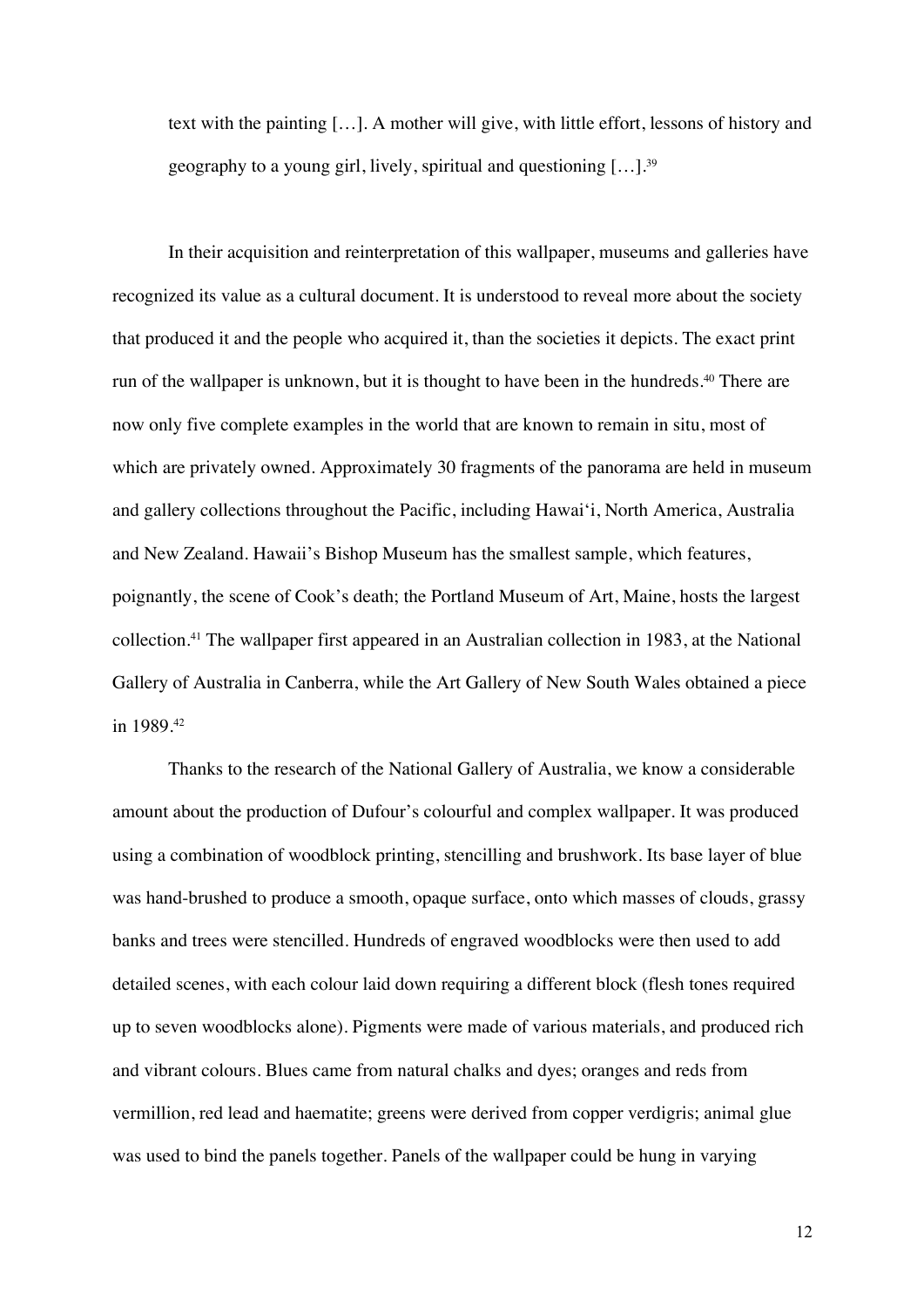combinations and be tailored to suit rooms of different sizes. <sup>43</sup> Dufour explained that the panorama contained two main tableaus: panels one to ten included scenes of a Tahitian dance and of Cook's death; panels eleven to twenty featured a wrestling match in Tongatapu, Tonga, and fête before the chiefs of the Society Islands and their wives. Instructions were given by which three scenes of six panels could be hung instead, as well as a four and fivepanel scene. Panels ten and twenty could be cut down to suit placement over windows and doorways. 44

Inspired by the records of the Pacific explorers, and influenced by his own four-year sojourn to the Caribbean, Charvet used Tahiti as the landscape setting for his design. 45 Enlightened Europeans believed Tahitians to have reached a level of cultural development akin to the idealized classical world, achieving a paradise. <sup>46</sup> Links made by Bougainville and Cook to Greek mythology were drawn upon in its design, which reflected the idealization of Tahitians and their island:47 its characters are adorned in Romanized clothing, and are posed in scenes that bring to mind Michelangelo's Sistine Chapel frescos. After all, Dufour concluded, the purpose of the wallpaper was to 'please the eye' and 'excite the imagination'. 48

There is an implicit hierarchy in the work; one in which the European observer sits at its centre while analysing the wondrously exotic, other peoples of the Pacific. <sup>49</sup> Yet they are kept at arm's length: the viewer, in this case, observes but is not immersed in its scenes. The wallpaper's design was meant to appeal to the Enlightened public, particularly the upper and middle classes who could use it as an aesthetic addition to their homes and also lay claim to an intellectual faith in human equality, popular education and scientific progress. Even those values, however, were informed by implicit understandings of rank. Dufour hoped the work would bring attention to the observations of the Pacific explorers which would, in turn, reveal the commonality in taste and behaviours of all peoples—including those who were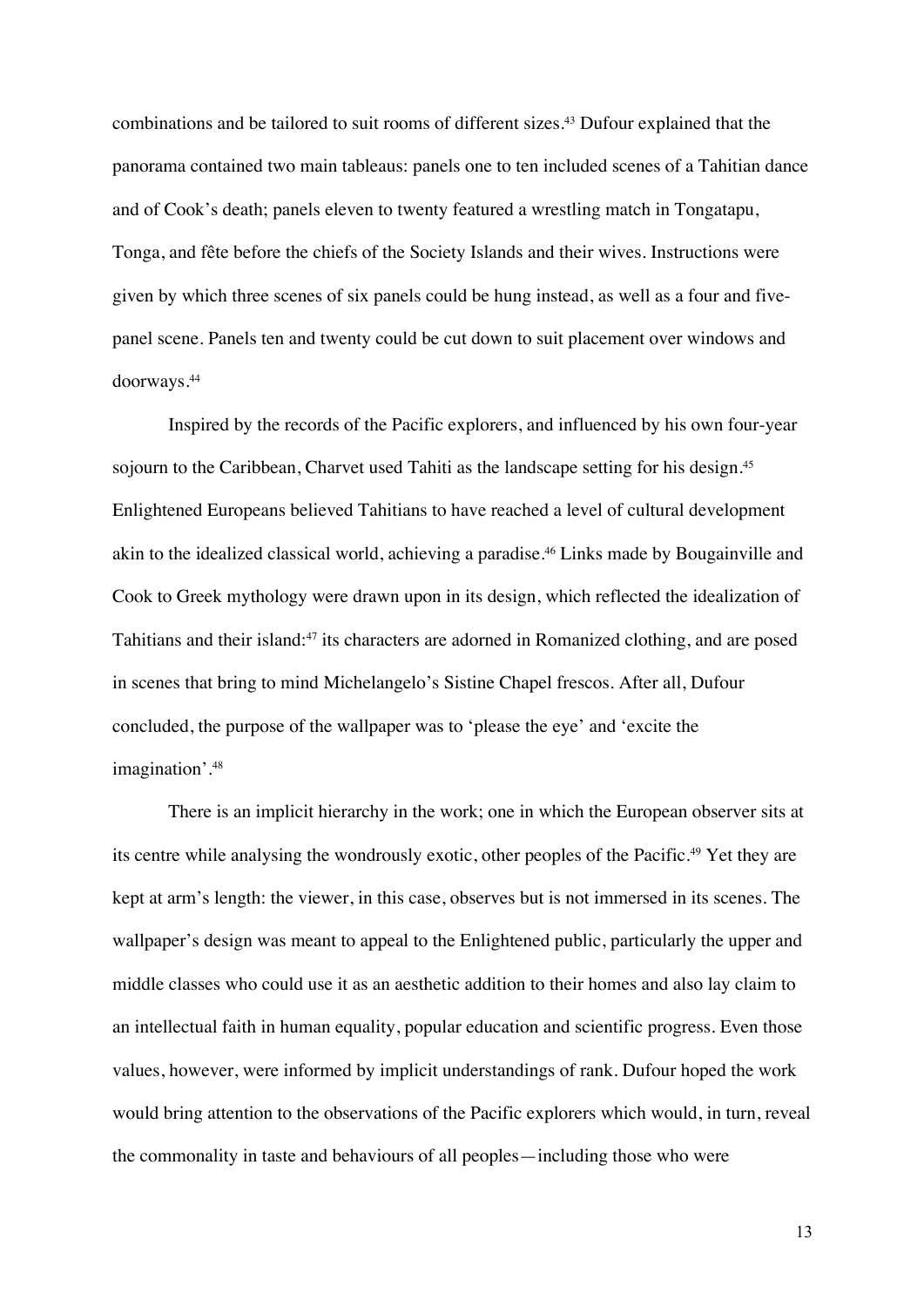'civilized', and those who were not.50 The *sauvages* in the work's title had a broader meaning to these Enlightened people. To those familiar with Rousseau's ideals of 'primitive' peoples living in harmony with nature, this wording echoed Enlightenment speculation that Indigenous people lived in a pure and ideal state. <sup>51</sup> The decorative location of Tahiti, abundantly fertile, friendly, and resplendent with the pleasures of life, further presented Enlightened *philosophes* with the opportunity to reflect on 'true nature of humankind'. <sup>52</sup> Its colourful scenes reflected an idealized vision of primitive society that was 'stripped of the corruption brought on by civilisation'. 53

The scope and history of the Pacific region portrayed in the panorama is limited to the period in which the European scientists explored the region from the 1760s. It is a story that is shaped by the lenses of the European gaze – that of Cook, Bougainville and others – as it falls on individual places, societies and moments of time. It does little to explore the complex cultures and relations between the peoples it depicts. In a post-colonial world, the museums and galleries who are custodians of this work have a responsibility to acknowledge this artistic licence employed by Charvet, and even admitted by Dufour. In fact, it seems that the application of artistic licence was irrelevant to those who bought the wallpaper. It was a 'shrewdly promoted spectacle', according to Martin Terry, then curator of Australian Drawings at the National Gallery of Australia. Interrogation of its authenticity was not expected: 'No one bought it on the basis of whether the Tahitians were accurately portrayed'. 54

Nonetheless, the moments of contact portrayed in the wallpaper are important in understanding its significance in a post-colonial context. Reihana reflects that Dufour's work 'exhibits an entertainment for colonial voyeurism'. <sup>55</sup> It ignores histories of resistance, and those that are independent of European contact. While some panels depict Indigenous societies in a favourable manner, not all cultures are equally illustrated. It excludes or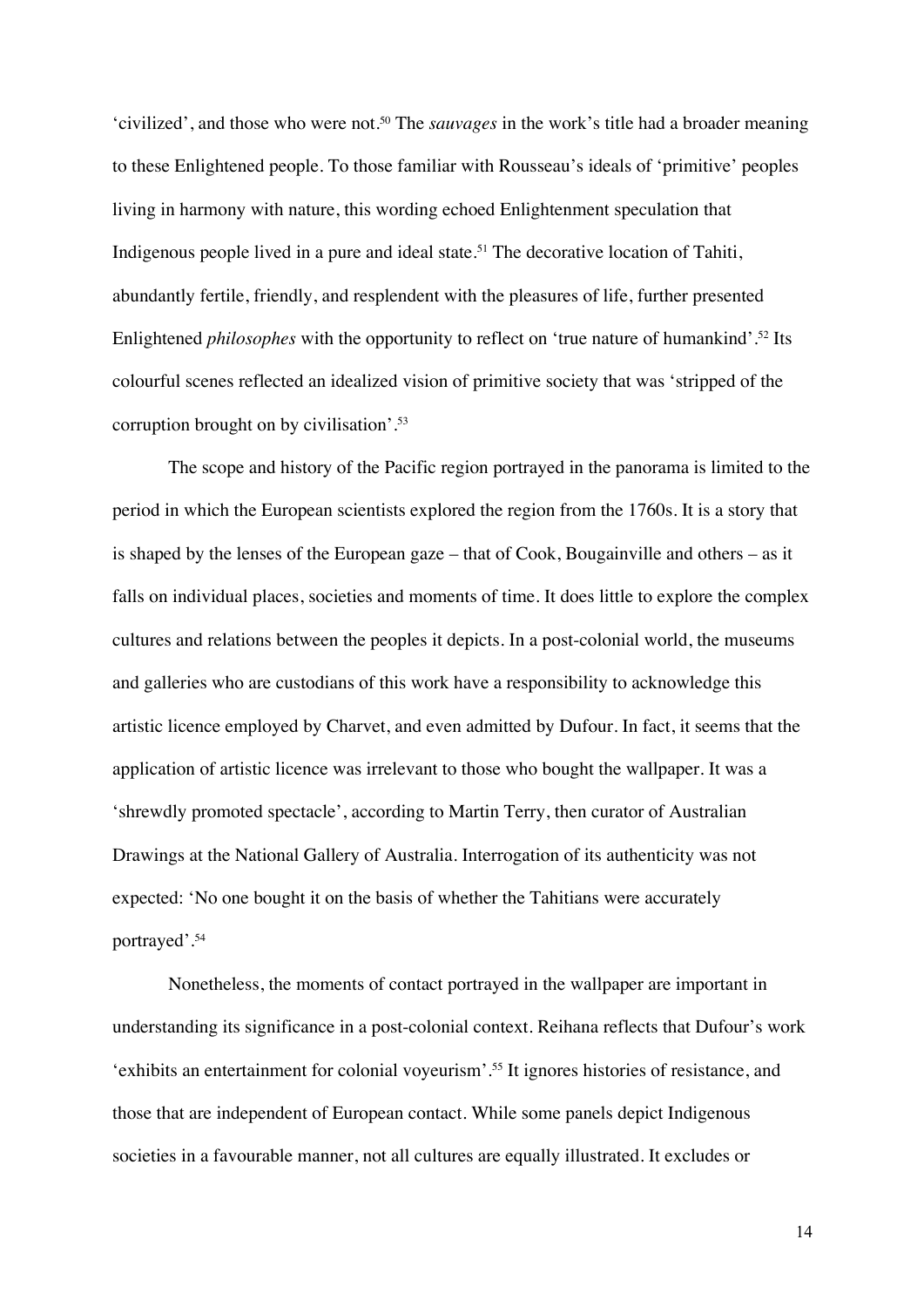minimizes certain peoples, most noticeably Indigenous Australians – reflecting even then a broad European bias against Aboriginal Australians who were thought to compare unfavourably with the 'noble races' of New Zealand and Tahiti.<sup>56</sup> It excludes events incompatible with European ideals of the idyllic Pacific. Brutality and cannibalism are missing from the wallpaper, though are discussed in its prospectus. The panorama's treatment of women is consistent with the inability of Europeans to comprehend Pacific femininity, which did not meet their own standards. The 'apparent absence of inhibitions' described by various explorers, led Charvet to portray Pacific women in a vague, yet suggestively erotic manner, seemingly 'uncomplicated by civilisation'. <sup>57</sup> Much like the records of the voyages that inspired its design, the wallpaper's depiction of Indigenous people is romanticized 'out of all proportion'. 58

#### LISA REIHANA'S *IN PURSUIT OF VENUS [Infected]* (2015–17)

Reihana has frequently spoken of the origins of her work, *In Pursuit of Venus [Infected]*. In 2005 she first observed the National Gallery of Australia's fragmentary piece of Dufour's wallpaper. Shocked that, as a Māori woman, she could find little in the work that she could recognize of her culture and landscape, Reihana began to imagine what it would be like to bring the wallpaper 'back to life'. <sup>59</sup> Her project required the collaboration of artists, performers, technicians and costume designers, and demanded lengthy historical research. The result is a 64-minute, four-channel, synchronized and multi-screen video installation that plays out against the geographic terrain pictured first in Dufour's wallpaper. It is widely recognized as both conceptually and technically ambitious. The video-projection comprises over 1500 individual digital layers, totalling 33 million pixels per frame. It is accompanied by 7.1 surround sound, producing a rich soundscape in which language, song, ceremony and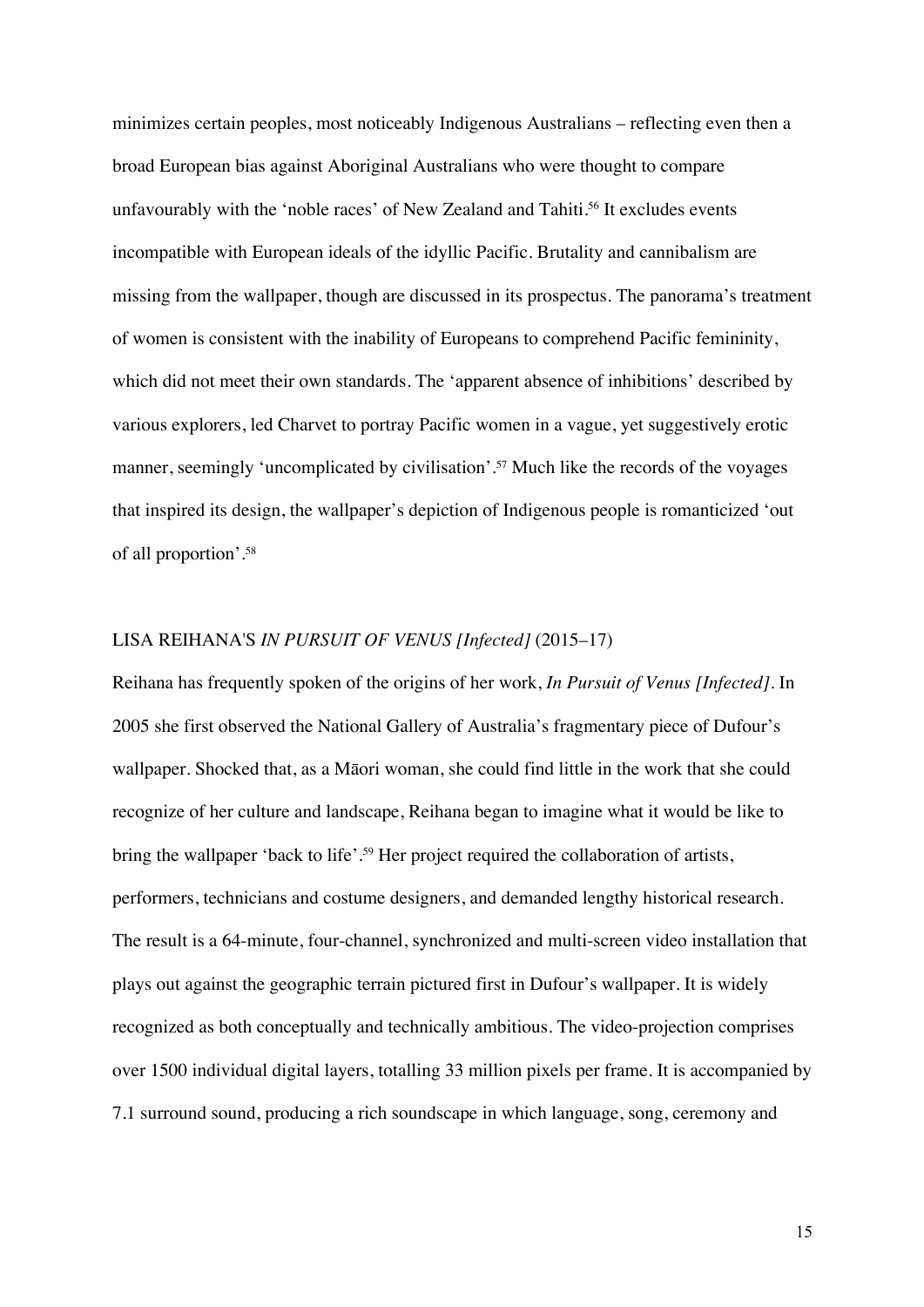biology converge and overlap. In New Zealand's Venice Biennale catalogue, Jens Hoffmann writes that the work:

borrows from several different media and artistic approaches, ingesting the technologies of film, relying on the dramatics of the theatre, and capitalizing on the impact of immersive multimedia works. And while it can certainly be understood as being securely within these traditions [...] it is those earlier traditions that Reihana calls on which contain the most evocative points of comparison and departure.<sup>60</sup>

Indeed, the inclusion and restaging of traditional practices of Pacific cultures (including ceremony, dance, language, epistemology and song) in collaboration with Indigenous writers and actors is a crucial aspect of Reihana's practice, and is the chief means by which she presents nuanced and empowering images of Pacific peoples that work to challenge and reposition colonial histories.

The technological form of the digital wallpaper presents another duality. Just as Reihana's work uses highly sophisticated technologies, *Les Sauvages* was also considered a technical marvel of its time. In Reihana's version, the landscape has been repopulated with around 70 filmed scenes that work to reimagine, reinterpret and challenge the historical truths and untruths of Dufour's wallpaper. Both artworks are set against a fictional and theatrical Tahitian landscape, and each offers an uneasy fusion of creative invention and historical reality, fantasy and truth. Yet while Dufour's work models 'a pictorial fantasy of Enlightenment humanist values'61 and pursues a single-point perspective that depicts Indigenous peoples and culture through a rigid imperialist gaze, Reihana's work interrupts Dufour's unitary perspective to redress these colonial encounters from an Indigenous perspective and reveals them in the fullness of imagination and complexity.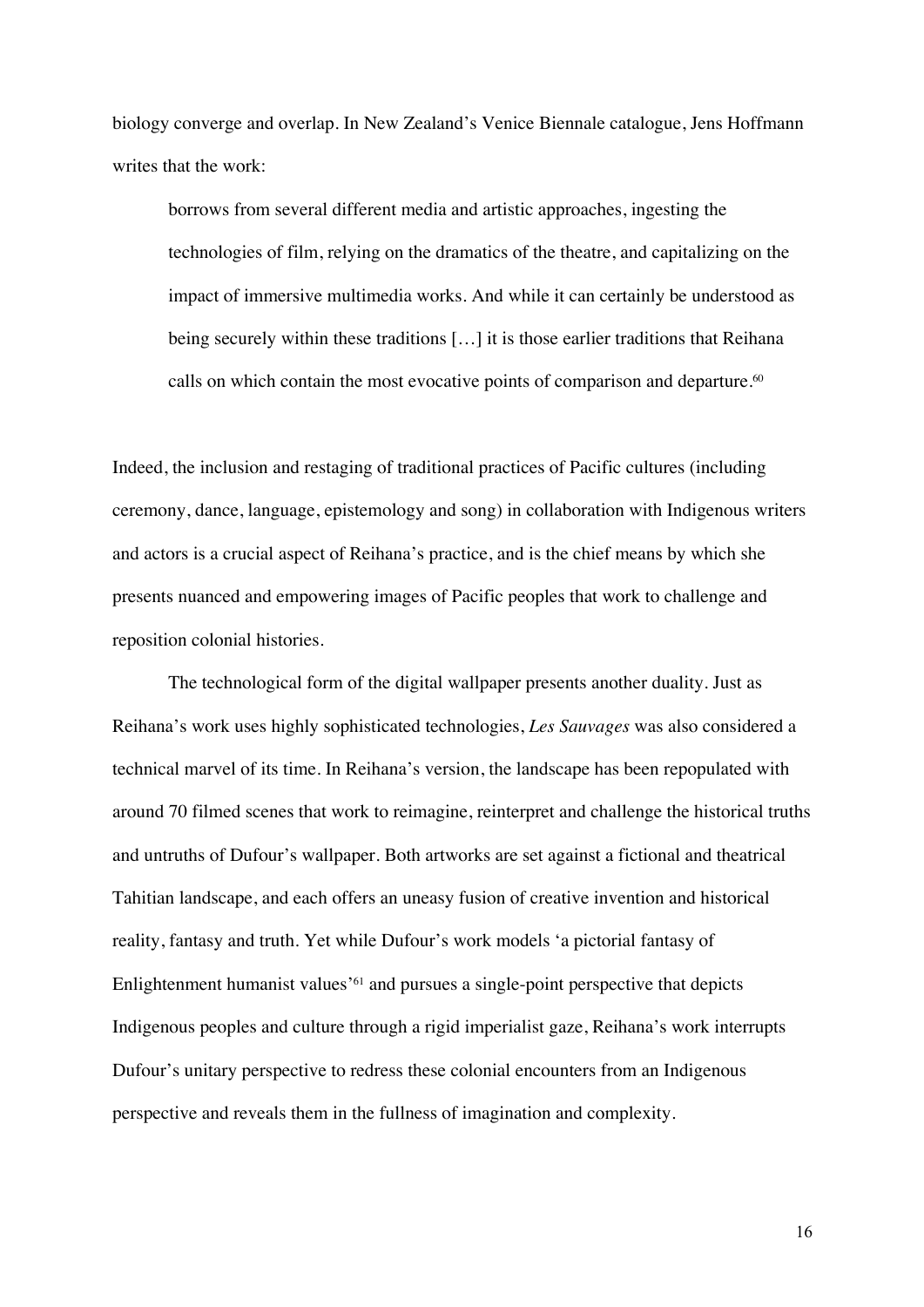In a visual and aural language that outsteps western perceptions of time, *In Pursuit of Venus [Infected]* loops continuously, with no edge of frame. In 64 minutes it moves between 140 scenes. Cook is played by two actors, one male and the other female – playfully recalling the uncertainty many Pacific islanders had of Cook's gender.<sup>62</sup> There are no clear beginnings, nor endings; the artwork rejects the linear regularity that is evident in Dufour's wallpaper, imposed by the 'calm remit of the Enlightenment gaze'. <sup>63</sup> Rather, *In Pursuit of Venus [Infected]* takes place in a circular temporality.64 As such, *In Pursuit of Venus [Infected]* makes no distinction between past and present: there is a sense of eternal return, placing the viewer intimately within each moment. And yet, there is a point of departure around which the work orbits, 'THE site of rupture'65 as Reihana put it: the scene of Cook's death in Kealakekua Bay, Hawai'i in 1779. While this moment is implied in the background of *Les Sauvages*, in Reihana's story it is the *point de repère* of its digital reinterpretation, which acts as both the dramatic climax of the piece as well as a crucial reference point to its historical realities.

#### MEANINGS, TRUTH AND PERSPECTIVE

The perspectival tubes, or telescopes, placed in Curtin's *Emissaries* exhibition were surrounded by old and new materials in a startling act of juxtaposition. Three digital portraits were hung, featuring characters from *In Pursuit of Venus [Infected]*. They were *Emissary No.1 Chief Mourner*, *Emissary No.2 Joseph Banks*, and *Emissary No.3 Nootka Ancestor*. Artefacts from the Stokes collection placed nearby spoke to the historical, scientific and cultural context of Dufour's wallpaper and, logically, Reihana's response to it. Eighteenth and nineteenth-century drawings and engravings of the explorers' Pacific voyages were placed on an adjacent wall. In a nearby alcove an extract of Dufour's wallpaper was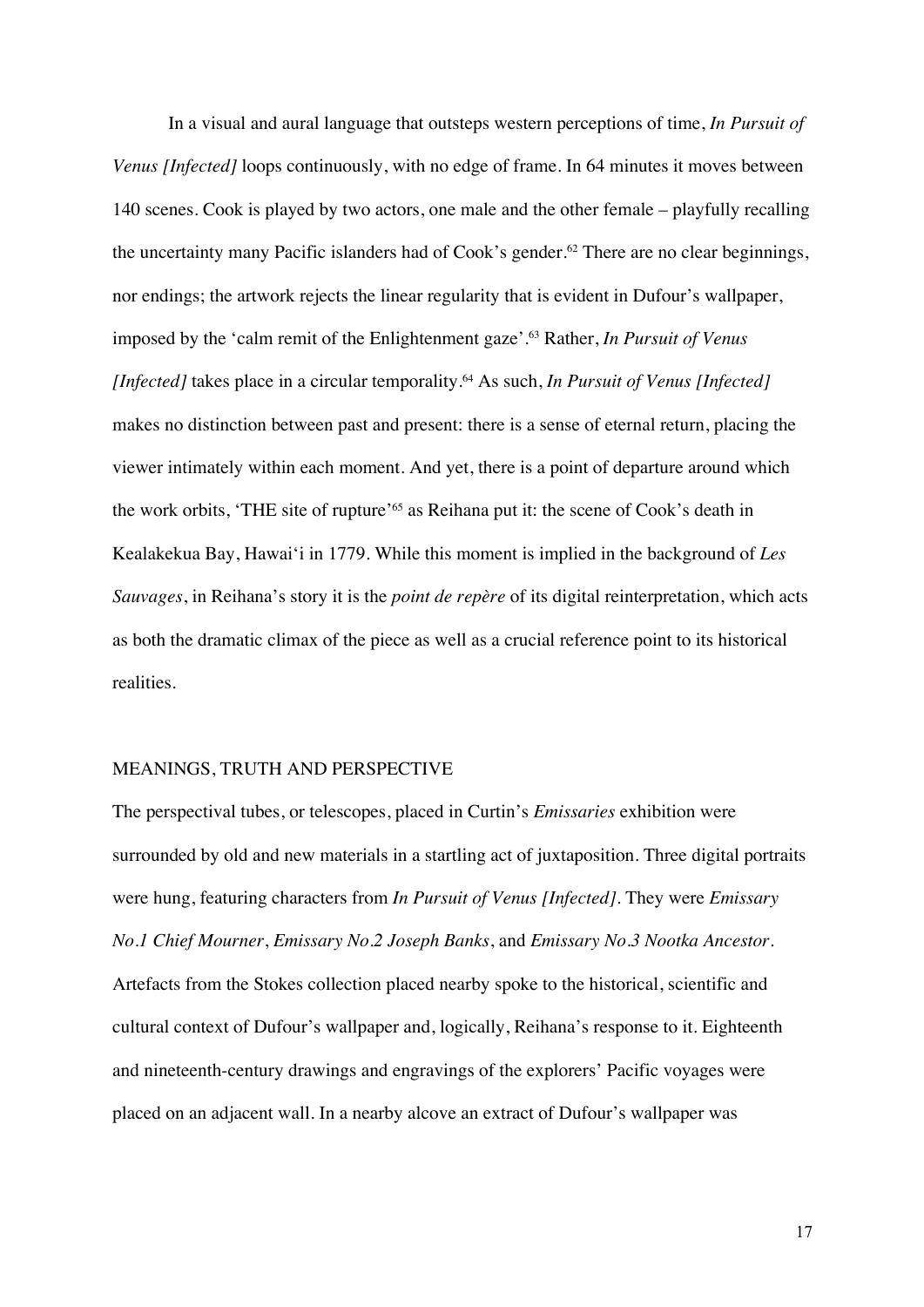reproduced, forming a backdrop to Banks' own specimen cabinets, built with Australian red cedar he brought home on the *Endeavour.* 66

Reihana's use of the antique telescopes suggests a curious approach by which we might look forward, as if from the past. It is a subtle device which reveals an inverse effect of *In Pursuit of Venus [Infected]*, in which new technologies are used to look backward. In both cases, lenses are ground and reground to subvert the historical claims made by the eighteenthcentury works included in the exhibition. In a timescale that Devenport calls a 'contemporaneous, historically inflected now', <sup>67</sup> Reihana comingles two (often opposed) spatial and temporal realities: the historical and the imaginative. Reihana's artistic treatment of historical reality has profound implications, not only for the individual viewer's perception of and relation to the past, but *In Pursuit of Venus [Infected]* also demonstrates how imagination might be put to use in the service of historical interpretation, offering intellectual possibilities far beyond its own artistic medium.

Reihana herself has played a number of roles in the creation of *In Pursuit of Venus [Infected],* and historian is undoubtedly one of them. Using both written and visual records of voyages of discovery undertaken by Cook and others in the Pacific, as well as those secondary representations in Parkinson's drawings and in *Les Sauvages*, Reihana actively engages in the historiography of first contact between Indigenous and European peoples in the eighteenth and nineteenth centuries by intervening in dominant histories of colonial encounters – perceptions that often admit only a rigid, unitary perspective constructed through the lens of the European, as in *Les Sauvages*. Historical truth and creative invention are not easily thought of as interdependent modes of knowing, yet in Reihana's work, they are always contingent. As Looser has written, 'truth' in *In Pursuit of Venus [Infected]* 'does not inhere in Western standards of documentary fidelity, but emerges through and alongside fictional inserts', and plays out in its synchronous, continual loop.68 These brief re-enacted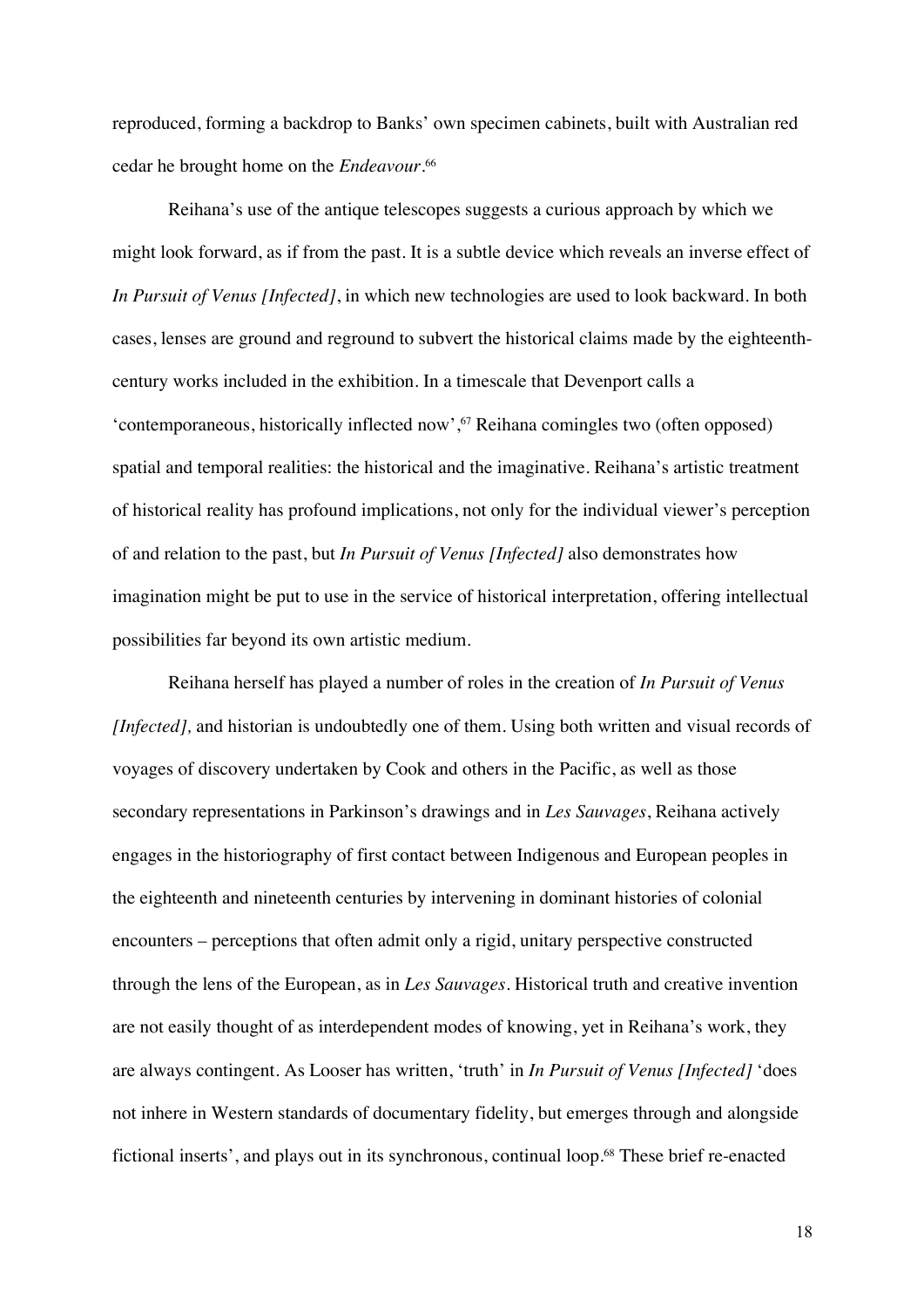moments of encounter between Indigenous peoples of the Pacific and their European visitors are born from an objectively true past. Yet every moment and every relation performed in Reihana's piece contains a host of speculative twists, imagined 'what ifs' and conscious anachronisms. In this way, Reihana incorporates the preservation-driven logic of the archive with a performance of discovery that subverts the colonial frame and shows how flights from realism may counterintuitively work to expand and clarify our understanding of a historical reality.

According to Devenport, Reihana is not attempting a 'reclamation of truth', but a critical merging of cultures and stories.<sup>69</sup> Indeed, Reihana appears to privilege questions and ambiguities over conclusions of truth. Reihana's vision is never singular but always double, and so the viewer is not offered any sense of finality. The work itself has expanded over the past decade to become longer and more detailed, further denying any conclusiveness. Reihana thereby positions history not as a fixed, unitary and authentic narrative, but as a fluid and creative medium of exchange that is necessarily ongoing.

The interaction between historical realities and imagination occurs primarily through the staged interactions between Reihana's real and imagined cast of characters: the crosscultural exchanges of knowledge; humorous misunderstandings; displays of curiosity; traditions of ceremony and song; and acts of diplomacy. These encounters engage meaningfully with historiography, demonstrating the critical role art can play in what constitutes postcolonial history. Reihana's depiction of the historically significant Ra'iātean navigator-priest, Tupaia, is an example. Tupaia accompanied and assisted Cook and Banks in guiding the *Endeavour* to Aotearoa and was instrumental in establishing communications with local Māori.<sup>70</sup> While this figure of significant historical importance is omitted from the story of *Les Sauvages*, Reihana's *In Pursuit of Venus [Infected]* acknowledges his crucial ambassadorial role and shows that productive and creative exchanges occurred between local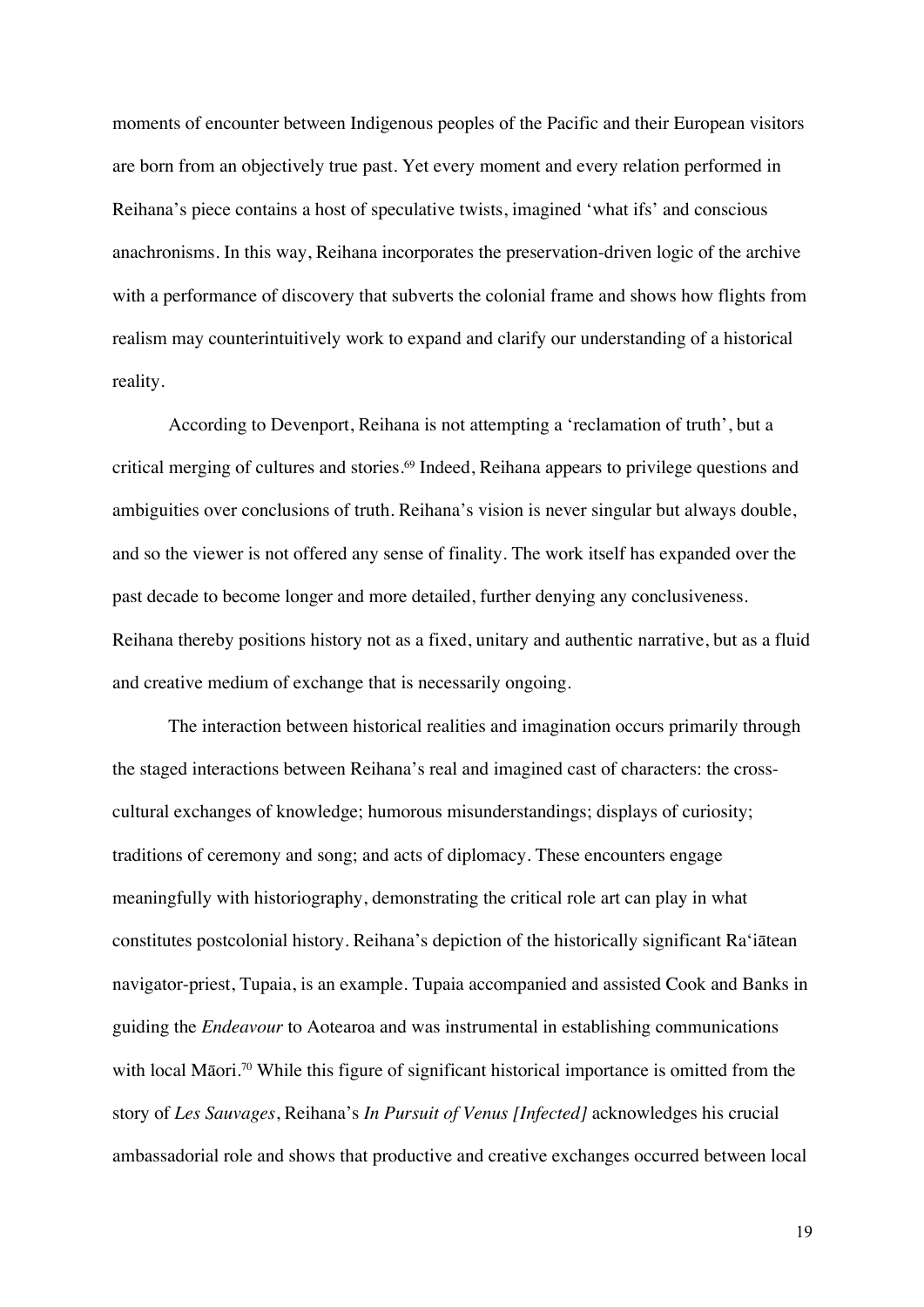and foreigner. In Reihana's reimagining, Tupaia is interpreted in the fullness of his humanity and agency. He and Cook are placed on equal footing, positioned in an unlikely form of companionship forged through the ambition of a common purpose. This is not only an example of the crucial way in which the work gives agency to those who have been previously muted, but also demonstrates how *In Pursuit of Venus [Infected]* imaginatively intervenes in the historiographical content of *Les Sauvages* to incorporate other, previously ignored realities. A moment now enters the frame that, for many viewers, was unlikely to have informed understandings of colonial or postcolonial. 'Every act of recognition alters what survives', as David Lowenthal has put it.<sup>71</sup> Our interpretation of first contact between First Nations and European peoples is thereby recast by Tupaia's presence. So, potentially, is our perception of modern relations between one another, recalling Reihana's argument that '[h]istory can be a laboratory for the future'.72

There are other, more troubling interactions in *In Pursuit of Venus [Infected]* that work to reorient our view of the past. There are intimations of prurience, overt transgressions of protocol, cultural misapprehensions and instances of aggression and flogging—first of Cook's men and then increasingly of islanders. The bleak and the comical are often intermingled, as in a scene in which an Arioi man gives birth to a baby with a beard; a reference to infanticide, which was practised by the Arioi to contain their population growth.73 However, the penultimate act of violence around which *In Pursuit of Venus [Infected]* orbits – though not sequentially – is that of Cook's murder, which is presented in three vignettes: 'Lono', 'Cook's Folly', and finally 'Grisly Gifts', in which the Lono priest Keli'ikea returns Cook's partial remains to his confounded crew who respond in horror, 'where's the rest of him?'. Reihana explained the significance of this moment:

But the Hawaiians return his thigh and his hat, which by its association to his head – considered the most sacred part of the body – was significant. In Pacific feasts pork is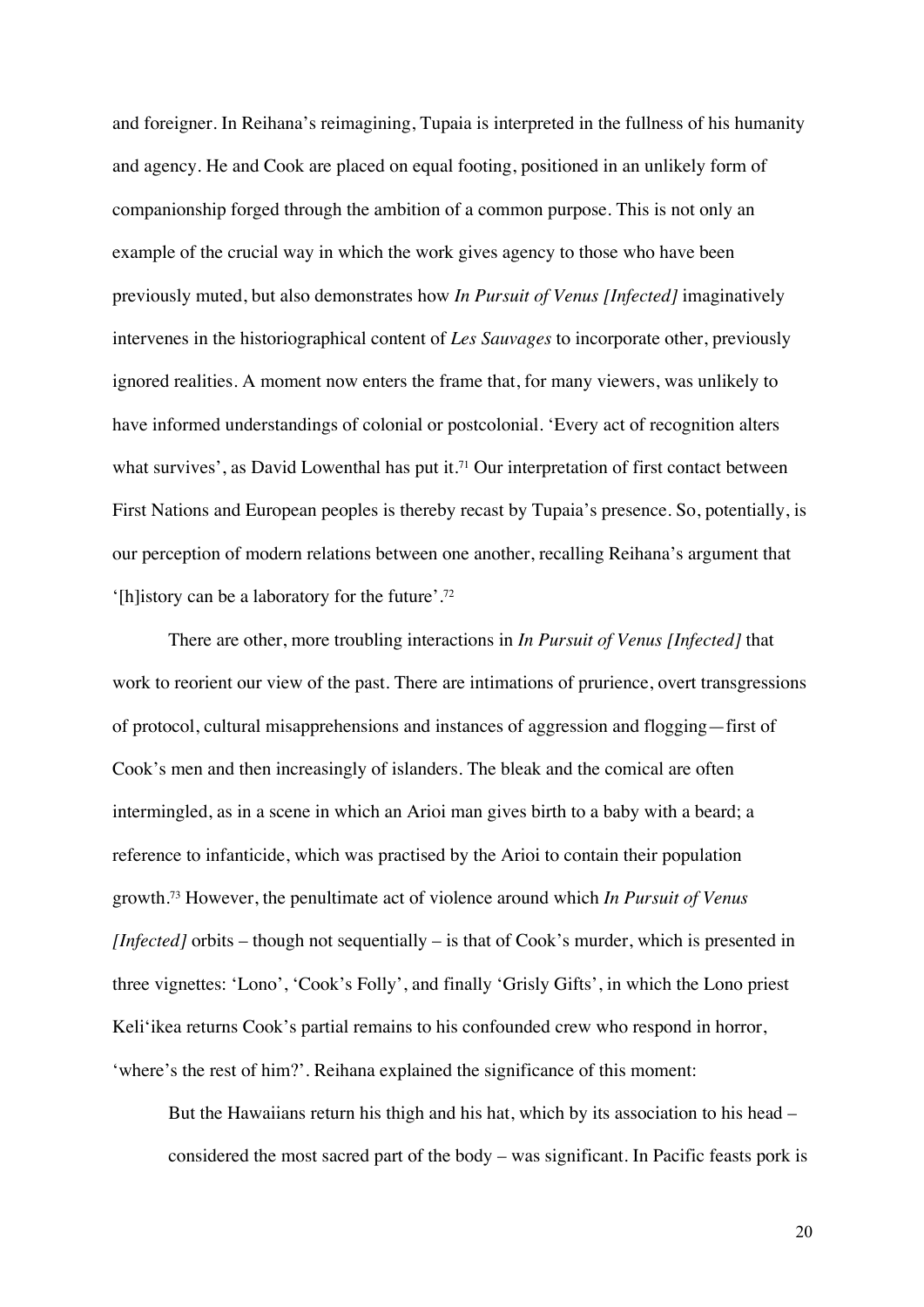chiefly food – when they cut the pig up, the prized piece offered to the chief […] is the leg. So the scene demonstrates something that's either horrific or honorific, according to what you know.74

Staying true to the ambiguities that surround Cook's death even today, the consequences of this scene remain plural and inconclusive. However, as Looser has noted, Reihana's restaging of his death 'opens a space for the Hawaiians involved to be shown as historical cointerpreters of this ambiguous moment of cross-cultural breakdown'.75 Western and Pacific epistemologies surrounding violence, retribution and memorialization are interwoven here, again demonstrating a double view of history in the work.

The encounters staged within *In Pursuit of Venus [Infected]* disrupt simplified or idealized visions of the past and give shape to new interpretations. The interaction of imagination and historical reality adds complexity where previously – certainly in Dufour and Charvet's context – the desire was for simplification born from European modes of knowing the 'other'. Crucially, the history that was interpreted and expressed in *Les Sauvages* is also marked deeply by imagination. It is therefore fitting that Reihana uses *Les Sauvages* not as a bygone historical artefact, but as a living thing that can be reframed, integrated, even literally repopulated, with a myriad of contemporary re-imaginings. She calls it a form of 'soft activism'.76 As if reaching back through time, Reihana tugs on the threads of history and shows how things might have been – and indeed could still yet be – if we saw from a different vantage point. Thus the viewer is given a 'tangata whenua view': a perspective that looks out from the land toward the foreign fleets – history from the other side of the shoreline.

Through the interplay of imagination and reality, *Emissaries* demonstrates the utility of art in the reinterpretation of contested histories. By colliding Enlightenment artefacts and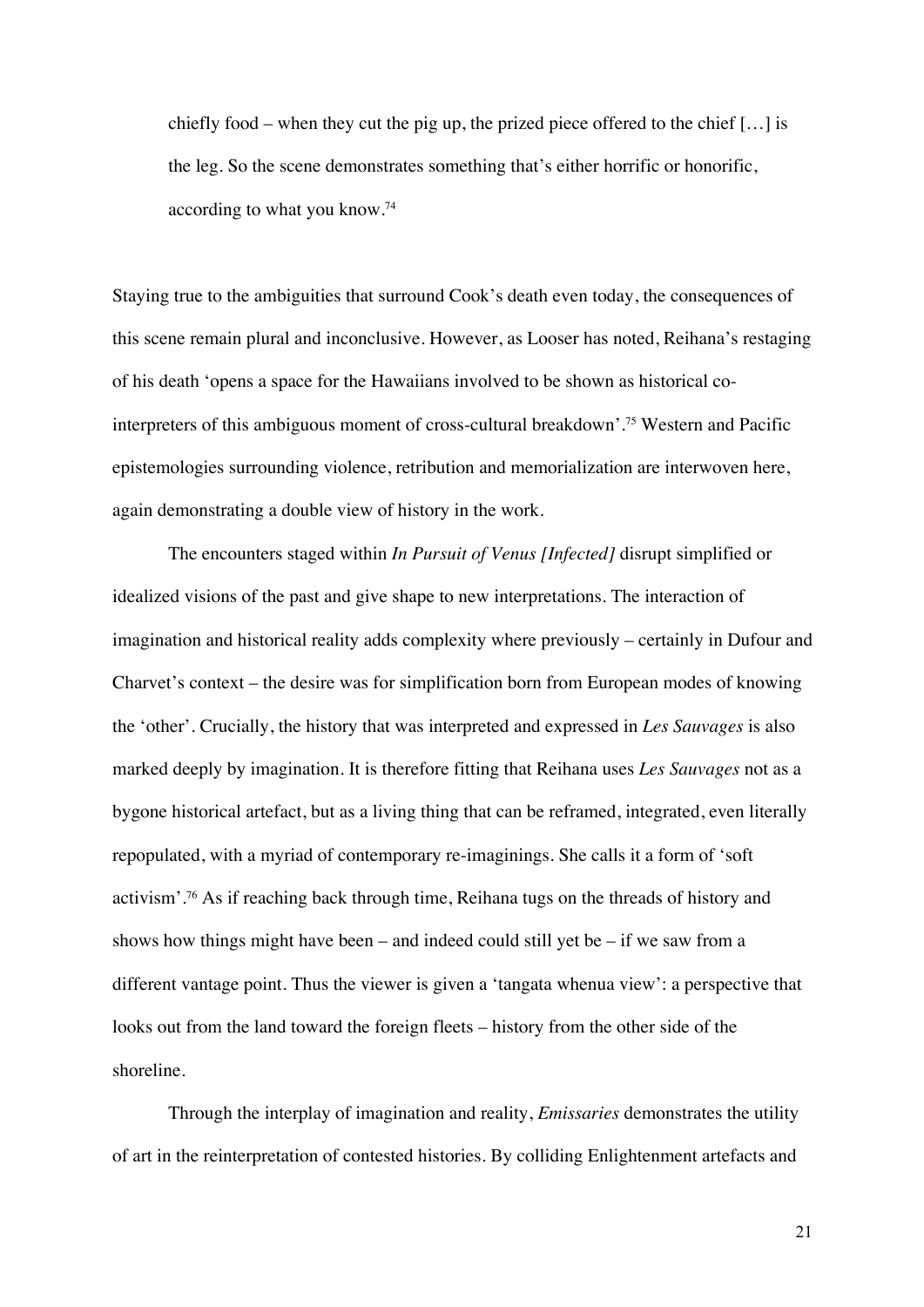Dufour's paper with Reihana's *In Pursuit of Venus [Infected]*, the past is opened for reexamination, and audiences are invited to interrogate encounter myths of the colonial Pacific – and, by extension, elsewhere. Reihana's imaginative interpretations of historical realities push back against the reductive representations of Dufour's wallpaper, revealing the ways in which artworks ought to be considered not simply as illustrations of history, but as historical – even political – forces in their own right. The interplay of imagination and reality is critical to this achievement, affirming that history may be continually reframed and enlivened by the imagination.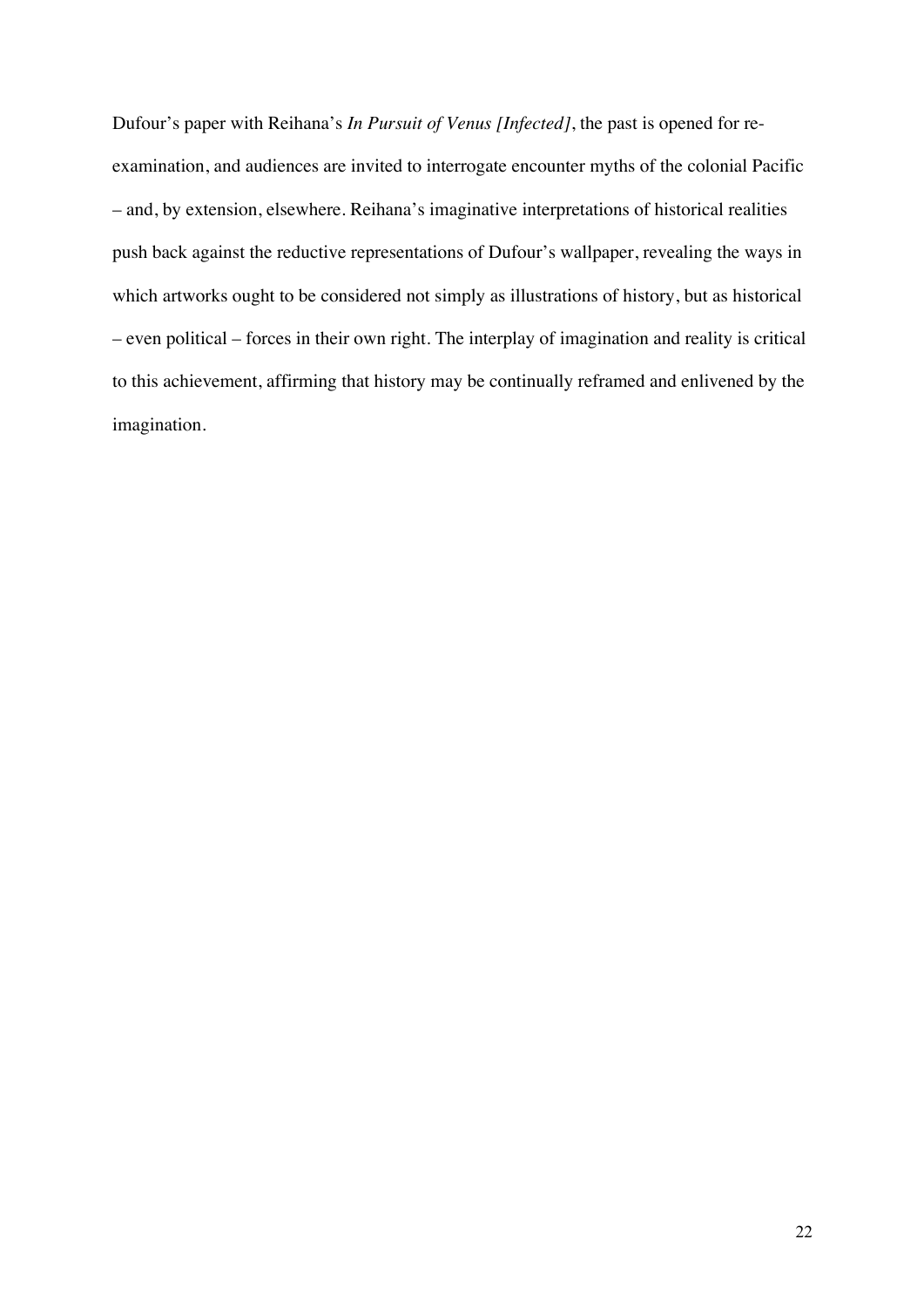Deborah Gare – School of Arts and Sciences, The University of Notre Dame Australia, Fremantle.

deborah.gare@nd.edu.au

Riley Buchanan – School of Arts and Sciences, The University of Notre Dame Australia, Fremantle.

riley.buchanan@my.nd.edu.au

Elizabeth Burns-Dans – School of Arts and Sciences, The University of Notre Dame Australia, Fremantle.

elizabeth.burns-dans@my.nd.edu.au

Toni Church – School of Arts and Sciences, The University of Notre Dame Australia, Fremantle.

toni.church@nd.edu.au

#### *Acknowledgements*:

The authors thank Lisa Reihana and James Pinker for permission to reproduce their visual materials; as well as staff of the John Curtin Gallery and the Kerry Stokes Collection for their collaboration and assistance.

1 Dee Jefferson, 'Lisa Reihana: A Monumental, Immersive New Artwork Reanimates the

Story of Captain Cook and First Contact,' *ABC News*, 31 Jan. 2018,

http://www.abc.net.au/news/2018-01-31/lisa-reihana-in-pursuit-of-venus-reimagines-

australian-history/9376114.

2 Lisa Reihana, *Emissaries*: floor talk by the artist, John Curtin Gallery, Perth, 7 Feb. 2018.

3 For a short extract of the work, see 'Lisa Reihana: in Pursuit of Venus [Infected]',

Auckland Art Gallery Toi o Tāmaki, 20 July 2015, https://youtu.be/WmMRF5nw9UI.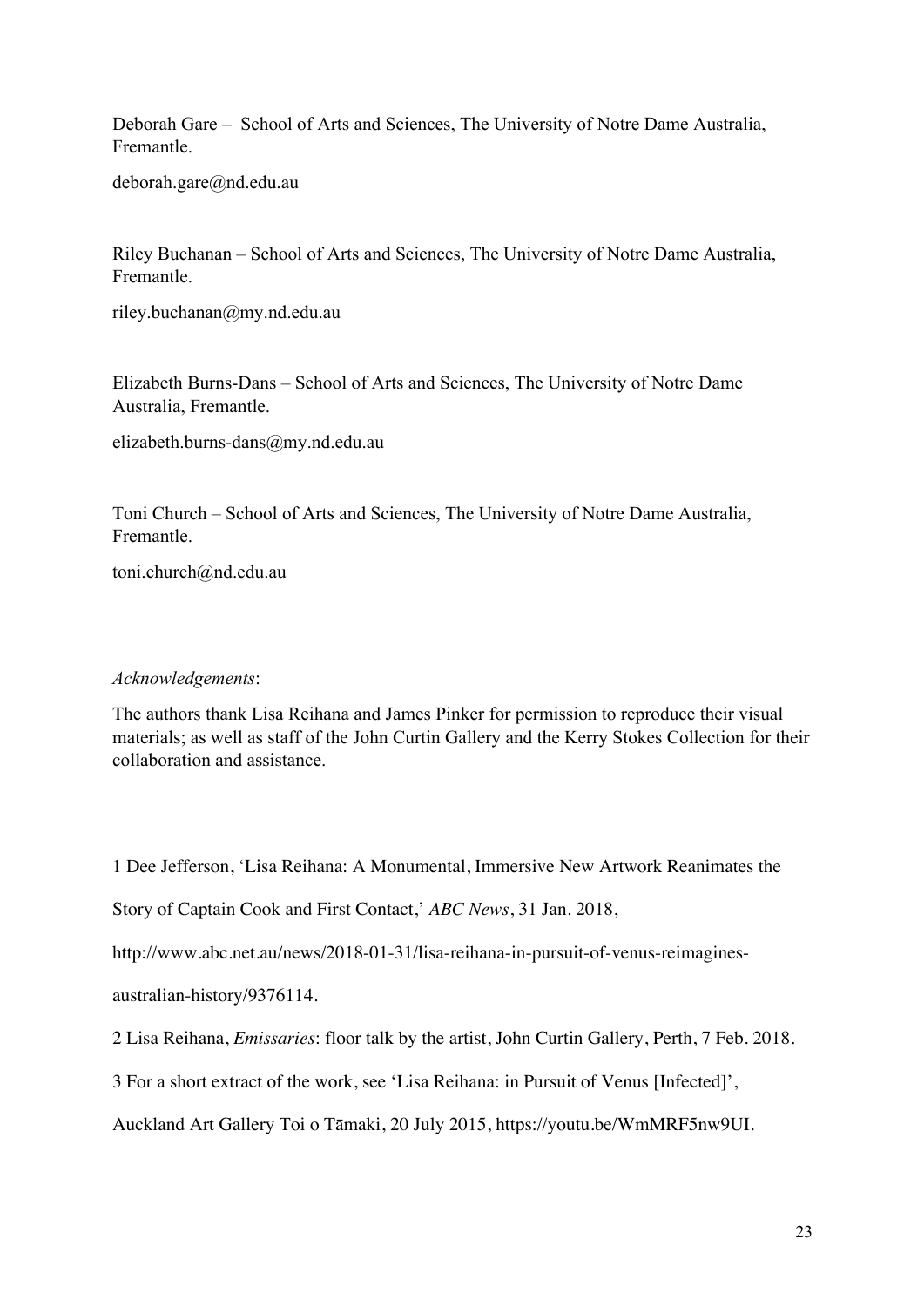4 See Rhana Devenport, 'Introducing 'Lisa Reihana: Emissaries',

https://www.tepapa.govt.nz/learn/for-educators/teaching-resources/venice-biennale/lisareihana-emissaries/introducing-lisa, [n.d.]; and John Curtin Gallery, 'Lisa Reihana: Emissaries, 3 February – 29 April 2018.' Floorsheet. http://jcg.curtin.edu.au/lisa-reihanaemissaries-floor-sheet/.

5 Jaenine Parkinson. 'Because we are from the future', New Zealand at Venice, 13 July 2017, http://www.nzatvenice.com/exhibition-attendant/because-we-are-from-the-future/. 6 John Curtin Gallery.

7 See, for example, such collections of reproduction papers as Hamilton Weston,

http://hamiltonweston.com/; and, notably for its panoramic designs, Iksel,

http://www.iksel.com.

8 Christin J. Mamiya, 'Nineteenth-Century French Women, the Home, and the Colonial Vision: *Les Sauvages de la Mer Pacifique* "Wallpaper"', *Frontiers: A Journal of Women Studies*, 28 no. 1–2 (2007), 103, http://www.jstor.org/stable/40071949, 101.

9 Michael Sturma. *South Sea Maidens: Western Fantasy and Sexual Politics in the South Pacific* (Westport and London: Greenwood Press, 2002), 1.

10 Patty O'Brien, *The Pacific Muse: Exotic Femininity and the Colonial Pacific* (University of Washington Press: London and Seattle, 2006), 2.

11 Kathleen Wilson. *The Island Race: Englishness, Empire and Gender in the Eighteenth Century* (Routledge: London, 2014), 58.

12 Rhana Devenport, 'Emissaries: A New Pacific of the Past for Tomorrow', in New Zealand at Venice 2017, *Lisa Reihana: Emissaries* (Auckland: Art Gallery Toi O Tamaki, 2017), 25; and Jocelyn Anderson, 'Elegant Engravings of the Pacific: Illustrations of James Cook's Expeditions in British Eighteenth-Century Magazines', *British Art Studies* 7 (2017), https://doi.org/10.17658/issn.2058-5462/issue-07/janderson/000.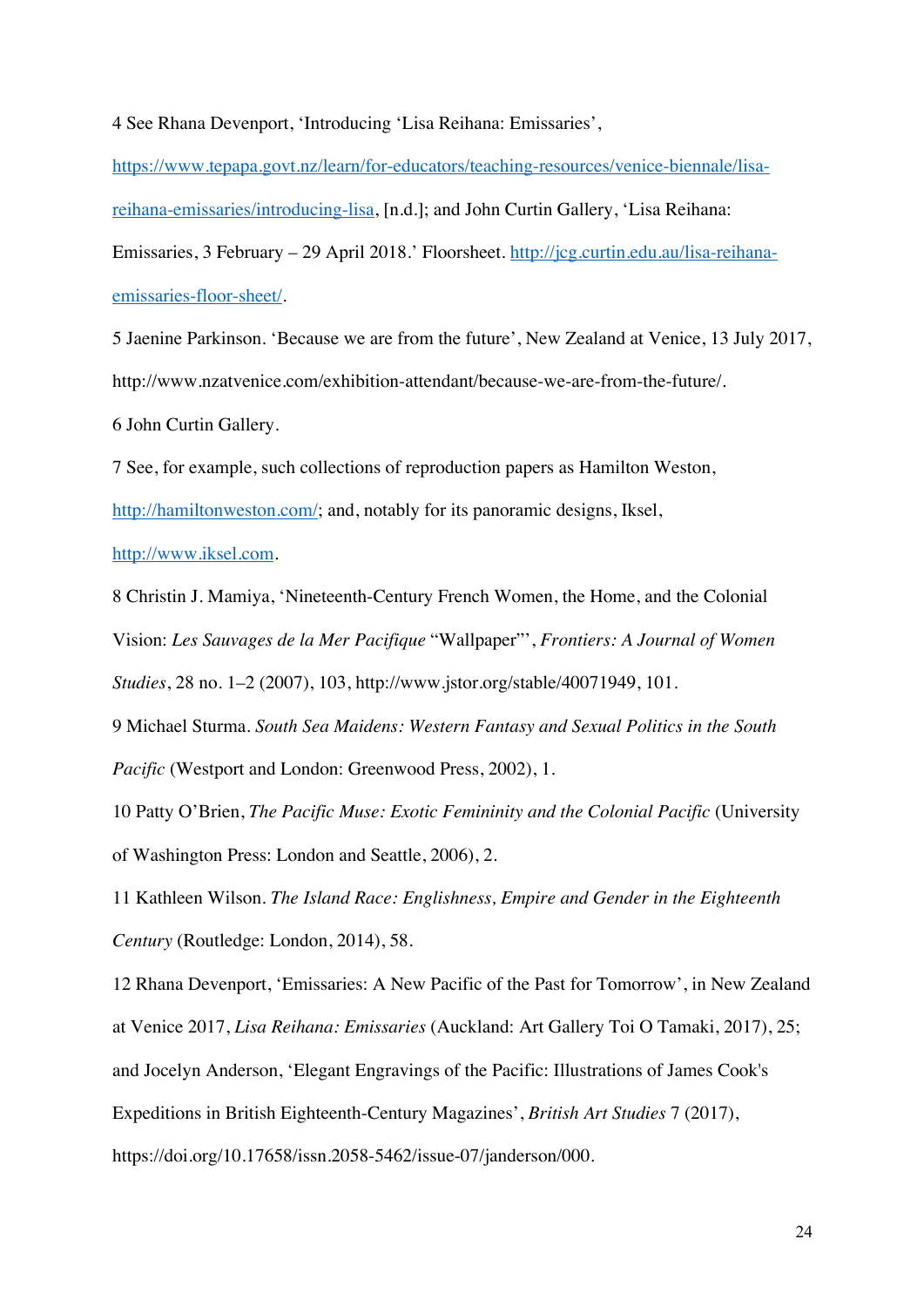13 Louis Antoine Bougainville, *Voyage Autour du Monde* (Paris: Saillant and Nyon, 1771); Andy Martin, 'The Enlightenment in Paradise: Bougainville, Tahiti, and the Duty of Desire', *Eighteenth-Century Studies* 41, no. 2 (2008): 203–16, http://www.jstor.org/stable/30053536; and O'Brien, *Pacific Muse* 4.

14 Jennifer Newell, *Trading Nature: Tahitians, Europeans and Ecological Exchange*  (Honolulu: University of Hawai'i Press, 2010), 145. John Hawkesworth, *An account of the voyages undertaken by the order of His* 

*present Majesty for making discoveries in the Southern Hemisphere, and successively performed by Commodore Byron, Captain Wallis, Captain Carteret, and Captain Cook, in the Dolphin, the Swallow, and the Endeavour drawn up from the journals which were kept by the several commanders, and from the papers of Joseph Banks, esq*., two volumes (London: W. Strahan and T. Cadell, 1773).

15 Bill Pearson, *Rifled Sanctuaries: Some Views of the Pacific Islands in Western Literature to 1900* (Auckland: Auckland University Press, 1984), 16.

16 Person, *Rifled Sanctuaries*, 16.

17 Newell, *Trading Nature*, 145.

18 Lisa Reihana, 'Re-staging *Les Sauvages de la Mer Pacifique*: Theoretical and Practical issues' (Master of Design thesis, Unitec Institute of Technology, 2012),

https://unitec.researchbank.ac.nz/handle/10652/2544, 15.

19 Bernard Smith, 'Captain Cook's Artists and The Portrayal of Pacific Peoples', *Art History* 7, no. 3 (1984), 295–312.

20 Maike Sach, 'Symbols, Conventions, and Practices: Visual Representation of Ethnographic Knowledge on Siberia in Early Modern Maps and Reports', in *An Empire of Others: Creating Ethnographic Knowledge in Imperial Russia and the USSR*, ed. Roland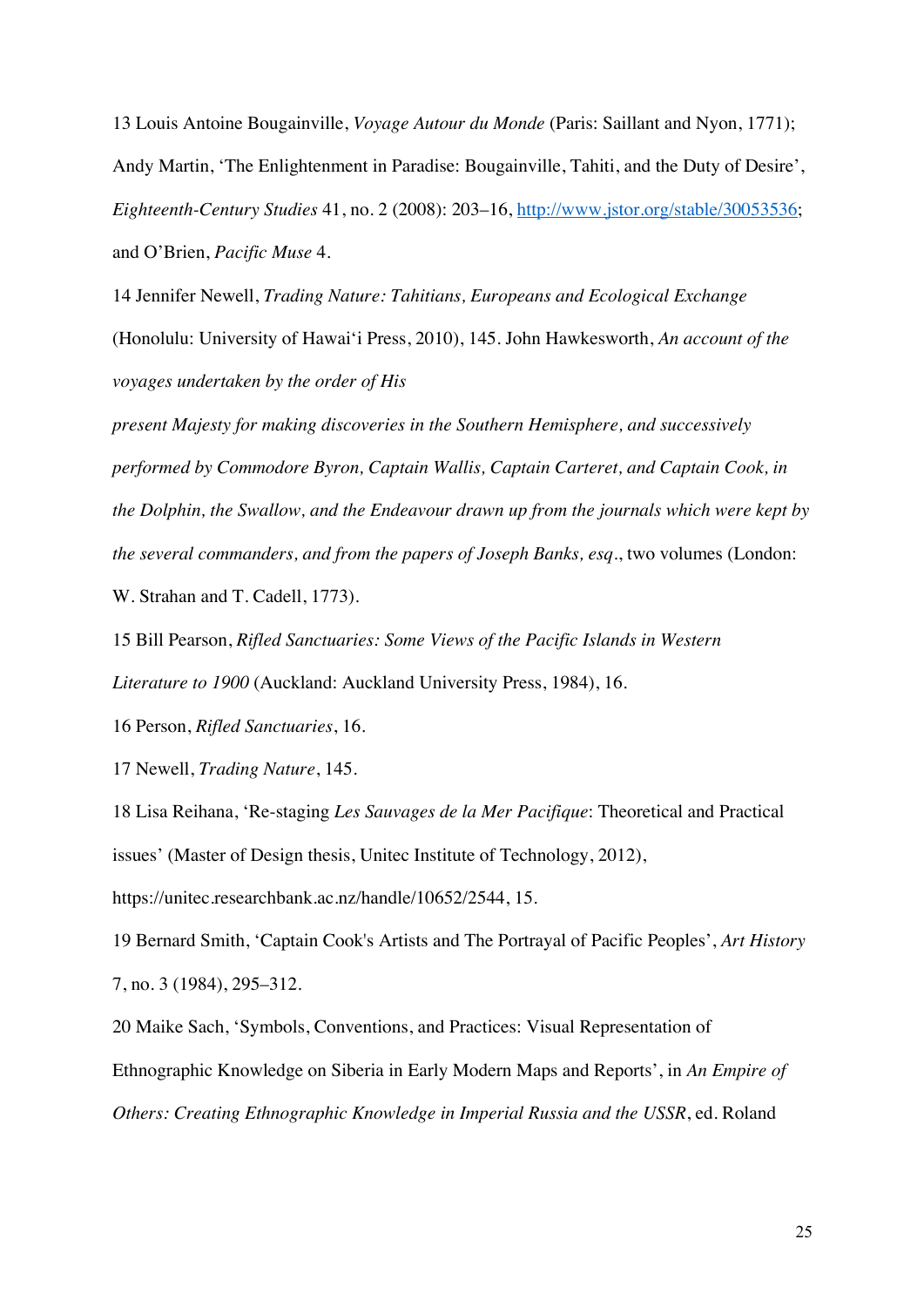Cvetkovski and Alexis Hofmeister (Budapest: Central European University Press, 2014), 193–4.

21 Rudiger Joppien and Bernard Smith, *The Art of Captain Cook's Voyages, Volume One: The Voyage of the Endeavour, 1768–1771* (New Haven and London: Yale University Press, 1985), 6.

22 See Sydney Parkinson, *A New Zealand warrior in his proper dress and compleatly armed according to their manner*, 1773. Engraving. Alexander Turnbull Library, Wellington, http://mp.natlib.govt.nz/detail/?id=26985; and Sydney Parkinson, *Two of the Natives of New Holland, Advancing to Combat*, 1773. Engraving. In Sydney Parkinson, *A Journal of a Voyage to the South Seas in His Majesty's Ship The Endeavour* (London: Stanfield Parkinson), 134–5.

23 I.B. Cipriani, *A View of the Indians of Terra del Fuego in their hut*, 1773. Etching and engraving, after Alexander Buchan. National Maritime Museum, Greenwich, http://collections.rmg.co.uk/collections/objects/269309.html.

24 Hawkesworth, *An Account of the Voyages*, 54–5.

25 Devenport, 'Emissaries', 27.

26 John Webber, *A Night Dance by Men, in Hapaee*, 1784. Engraving and etching. National Maritime Museum, Greenwich, http://collections.rmg.co.uk/collections/objects/154077.html. See also John Webber, *A Tongan Dance, probably on 21 June 1777*, 1777–80. Graphite, watercolour, pen and ink on paper. National Maritime Museum, Greenwich, http://collections.rmg.co.uk/collections/objects/269500.

27 Bernard Smith, *Imagining the Pacific in the Wake of the Cook Voyages* (New Haven, CT: Yale University Press, 1992).

28 Anderson, 'Elegant Engravings of the Pacific'.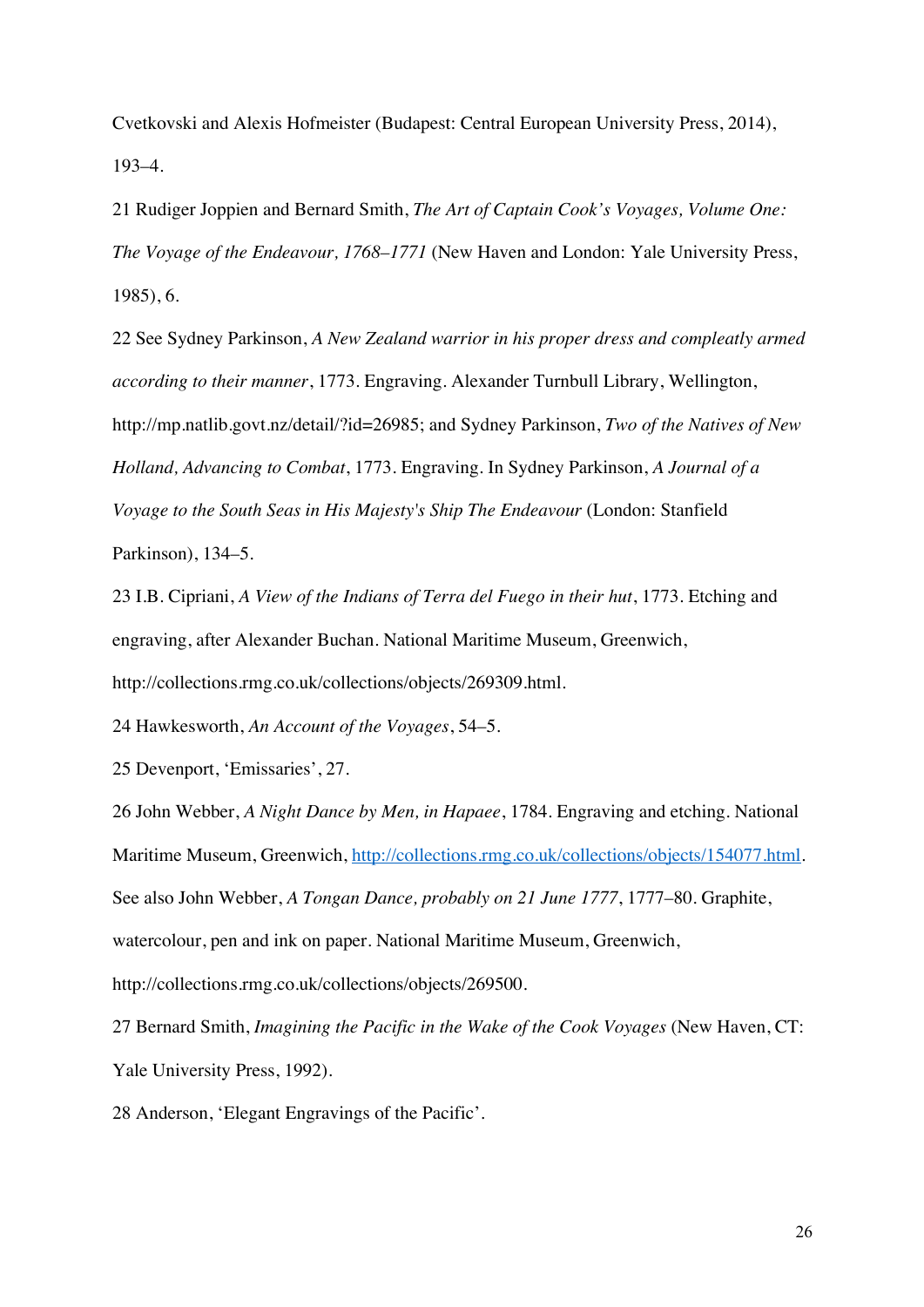29 George Stubbs, *Portrait of a Kongouro from New Holland*, 1772. Beeswax on mahogany panel. National Maritime Museum, Greenwich.

http://collections.rmg.co.uk/collections/objects/573621.html.

30 Robin Blake. *George Stubbs and the Wide Creation: Animals, people and places in the life of George Stubbs, 1724-1806* (London: Vintage, 2016), 323.

31 John Curtin Gallery, 'Lisa Reihana, Emissaries', 2018.

32 John Clegg, review of *The Art of Captain Cook's Voyages with a Descriptive Catalogue of All the Known Original Drawings of Peoples, Places, Artefacts and Events and the Original Engravings Associated with Them*, by Bernard Smith, *Oceania* 59, no. 1 (1988), 79.

33 Anderson, 'Elegant Engravings of the Pacific'.

34 Mamiya, 'Nineteenth-Century French Women'.

35 Susie Bioletti, Ranson Davey and Rose Peel, 'Made in Mâcon: Investigations into the production of wallpaper,' in *Les Sauvages de la Mer Pacifique: Manufactured by Joseph Dufour et Cie 1804-04 after a design by Jean Gabriel Charvel* (Canberra and Sydney:

National Gallery of Australia and Art Gallery of New South Wales, 2000.

https://nga.gov.au/conservation/Paper/LesSauv.cfm.

36 Joseph Dufour et Compagnie, *Les Sauvages de la Mer Pacifique, Tableau Pour* 

*Decoration en Papier Peint*. (Macon: Josph Dufour et Cie., 1804).

https://archive.org/details/cihm\_14114.

37 Mamiya, 'Nineteenth-century French women', 104.

38 Dufour, *Les Sauvages de la Mer Pacifique*, 30–2.

39 Dufour, *Les Sauvages de la Mer Pacifique*, 11–12. Translation provided by Deborah Gare.

40 Kara Schneiderman, 'Terrestrial Paradise: Imagery from the Voyages of Captain Cook'

(Master of Arts thesis, University of Miami, 2004), 25,

https://scholarlyrepository.miami.edu/oa\_theses/474.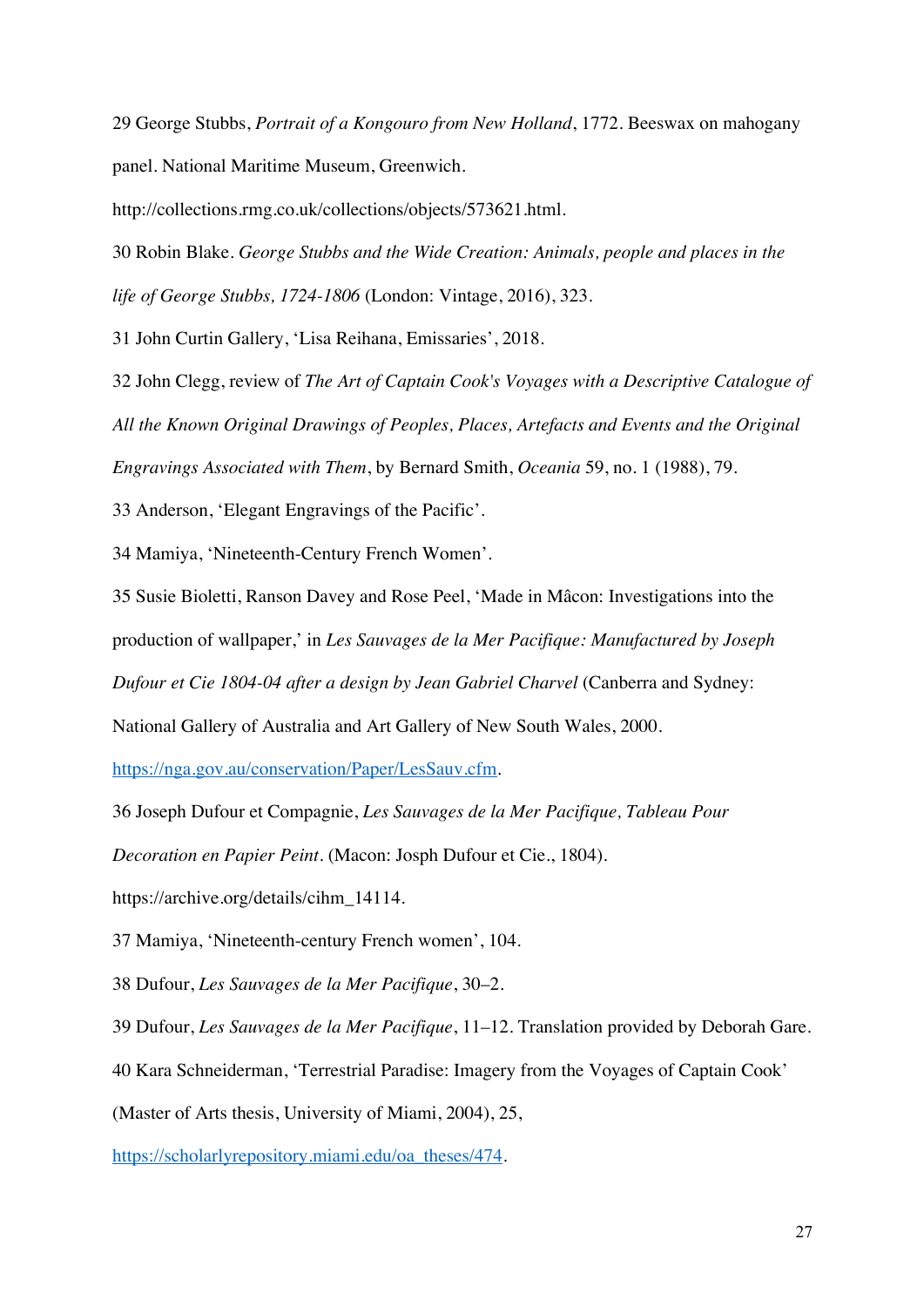41 Reihana, 'Re-staging *Les Sauvages de la Mer Pacifique*'.

42 Vivienne Webb, 'Voyages', in National Gallery of Australia, *Les Sauvages de la Mer Pacifique: Manufactured by Joseph Dufour et Cie 1804-04 after a design by Jean Gabriel Charvel* (Canberra: National Library of Australia, 2000).

43 Bioletti, 'Made in Mâcon'.

44 Dufour, *Les Sauvages de la Mer Pacifique*, 13–15.

45 Bioletti, 'Made in Mâcon'; see also Schneiderman, 'Terrestrial Paradise'.

46 Marja van Tilburg, 'The Allure of Tahiti: Gender in the Late Eighteenth-Century French

Texts on the Pacific,' *History Australia* 3, no. 1 (2006), 13.1–13.16, doi: 10.2104/ha060013.

47 M. Terry, 'A Pacific Panorama', in National Gallery of Australia, *Les Sauvages de la Mer Pacifique: Manufactured by Joseph Dufour et Cie 1804-04 after a design by Jean Gabriel* 

*Charvel* (Canberra: National Library of Australia, 2000), 28; and C.E. Harrison, 'Replotting the Ethnographic Romance: Revolutionary Frenchmen in the Pacific', *Journal of the History* 

*of Sexuality* 21 no. 1 (2012): 39–59, http://www.jstor.org/stable/41475055.

48 Dufour, *Les Sauvages de la Mer Pacifique*, 11.

49 Webb, 'Voyages', 7–13.

50 Dufour, *Les Sauvages de la Mer Pacifique*, 6.

51 Webb, 'Voyages'.

52 Van Tilburg, 'The Allure of Tahiti', 13.1.

53 Webb, 'Voyages', 10.

54 Terry, 'A Pacific Panorama', 29.

55 Reihana, 'Re-staging *Les Sauvages de la Mer Pacifique*', 14.

56 Webb, 'Voyages', 7–13.

57 Van Tilburg, 'The Allure of Tahiti', 13.1; and Harrison, 'Replotting the Ethnographic Romance', 42.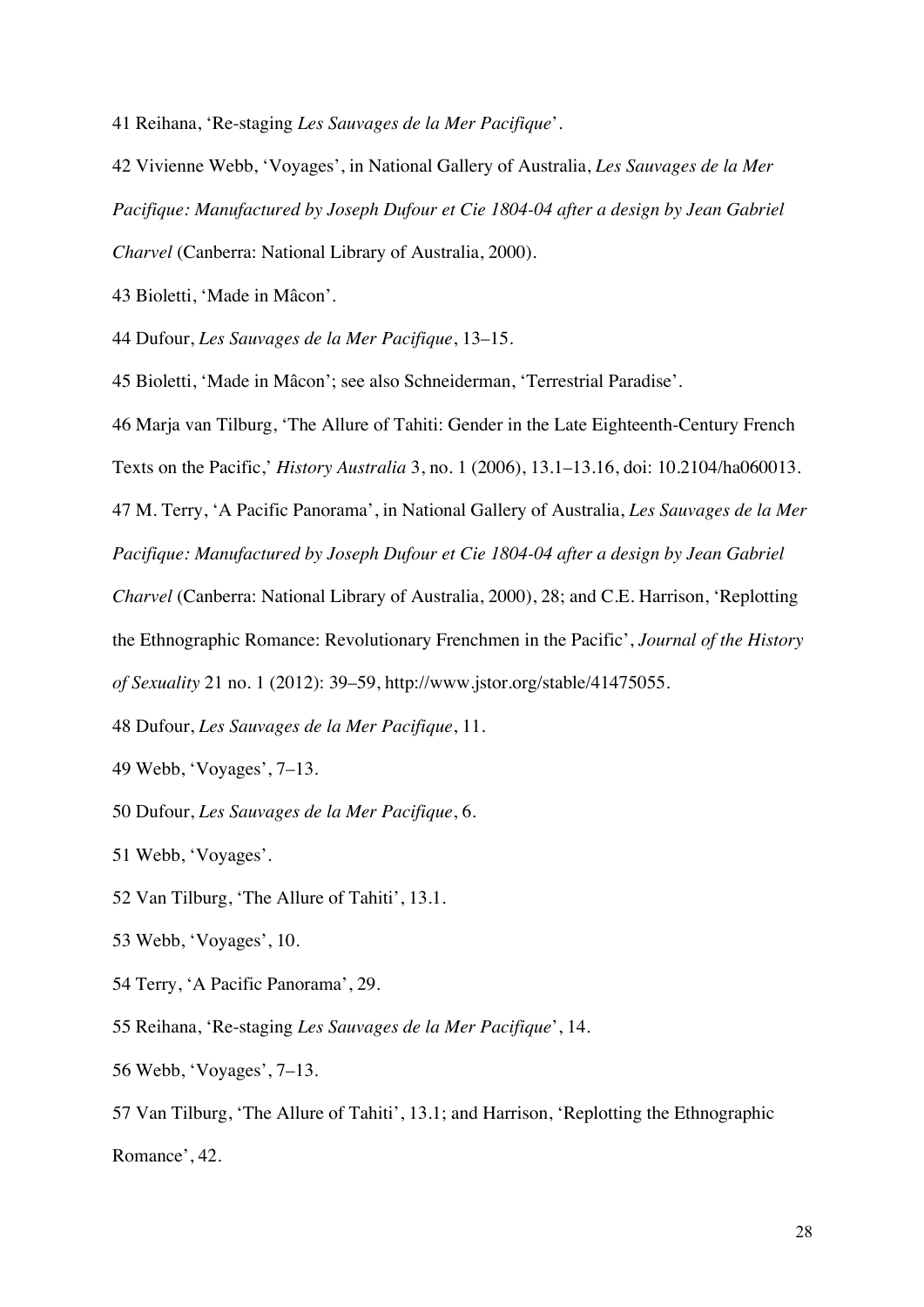58 Andy Martin, 'The Enlightenment in Paradise: Bougainville, Tahiti, and the Duty of Desire', *Eighteenth-Century Studies* 41 no. 2 (2008): 204,

http://www.jstor.org/stable/30053536.

59 Lisa Reihana, 'Interview with Chris Saines and Maud Page', 25 June 2015,

BrisbaneQueensland Art Gallery/Gallery of Modern Art, https://youtu.be/bEBO2eD2JrI.

60 Jens Hoffmann, 'Reanimation', in New Zealand at Venice 2017, *Lisa Reihana: Emissaries*

(Auckland: Art Gallery Toi O Tamaki, 2017), 70.

61 Reihana, 'Re-staging *Les Sauvages de la Mer Pacifique*', 14.

62 Lisa Reihana, 'Wesfarmers Arts Floor Talk', Perth, 6 Aug. 2019.

63 Diane Looser, 'Viewing Time and the Other: Visualizing Cross-Cultural and Trans-

Temporal Encounters in Lisa Reihana's *In Pursuit of Venus [Infected]*', *Theatre Journal* 69

no. 4 (2017): 450, doi:10.1353/tj.2017.0065.

64 Devenport, 'Emissaries', 22; 'In Pursuit of Venus [Infected] by Lisa Reihana to premiere

in San Francisco', 14 May 2019, de Young Museum, https://deyoung.famsf.org/press-

room/pursuit-venus-infected-lisa-reihana-premiere-san-francisco; Reihana, 'Wesfarmers Arts

Floor Talk'. For further discussion of 'Tā–Vā', see the special edition of *Pacific Studies* (40:

1\_2), most notably: Ōkusitino Māhina, 'Time, Space, and Culture: A New Tā-Vā Theory of

Moana Anthropology', *Pacific Studies* 40 no. 1–2 (2017): 105–32.

65 Reihana, 'Re-staging *Les Sauvages de la Mer Pacifique*', 15.

66 John Curtin Gallery, 'Lisa Reihana: Emissaries'.

67 Devenport, 'Emissaries', 12.

68 Looser, 'Viewing Time and the Other', 463.

69 Devenport, 'Emissaries', 23.

70 Lisa Reihana, 'An Interview with Lisa Reihana', *Contemporary HUM*, 22 Sept. 2017, https://www.contemporaryhum.com/lisa-reihana-interview.